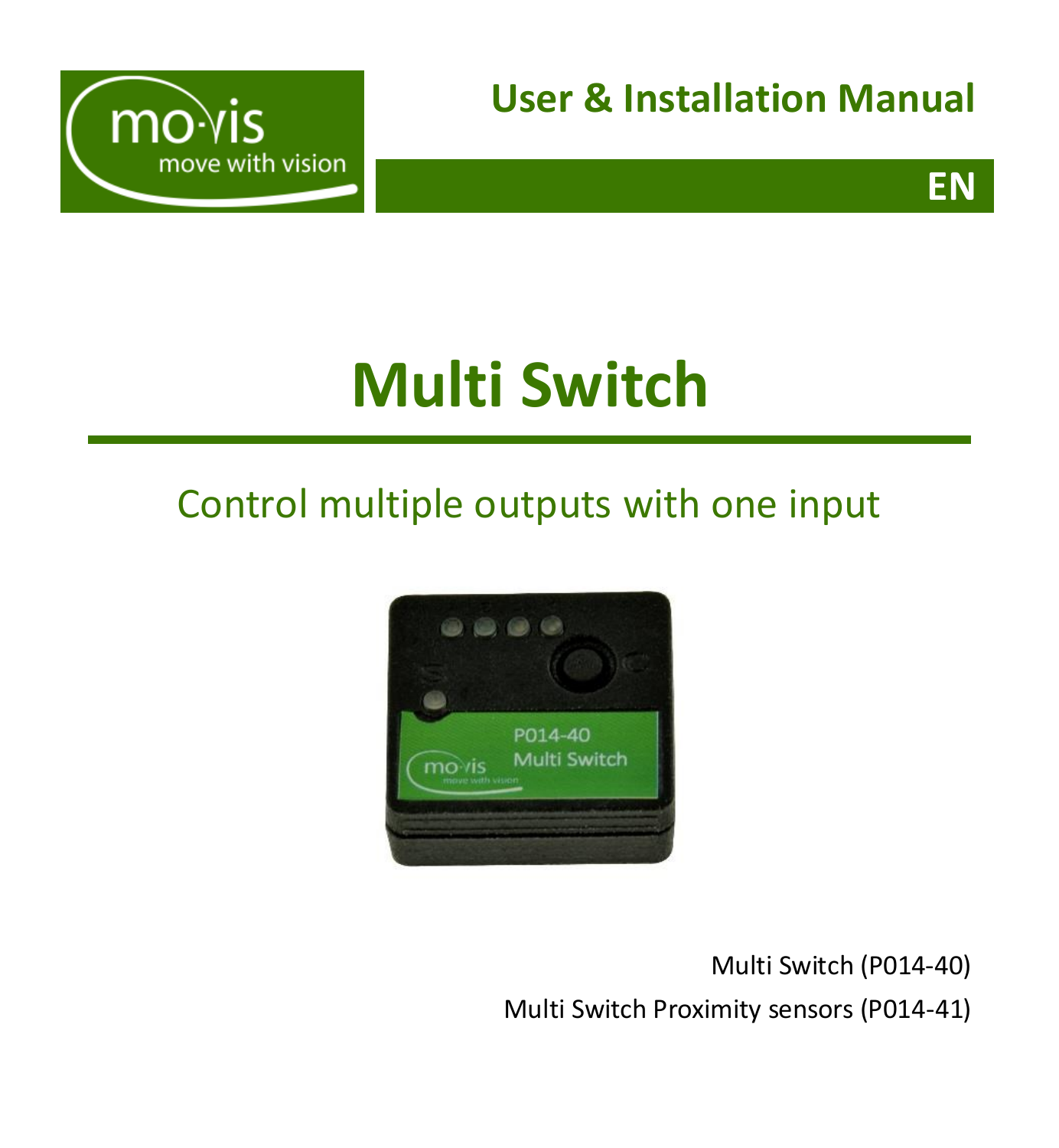## <span id="page-1-0"></span>Contact & Product

### <span id="page-1-1"></span>mo-Vis bv



Biebuyckstraat 15 D 9850 Deinze - Belgium Website[: www.mo-vis.com](http://www.mo-vis.com/) E-mail[: contact@mo-vis.com](mailto:contact@mo-vis.com) Telephone: +32 9 335 28 60



### <span id="page-1-2"></span>Hand Warmer User & Installation manual

Produced and published by mo-Vis bv, Belgium

Edition 5, January 2020

Manual item: D-P014-40-70-04

**Download the latest version of this manual from: <http://www.mo-vis.com/en/support/downloads>**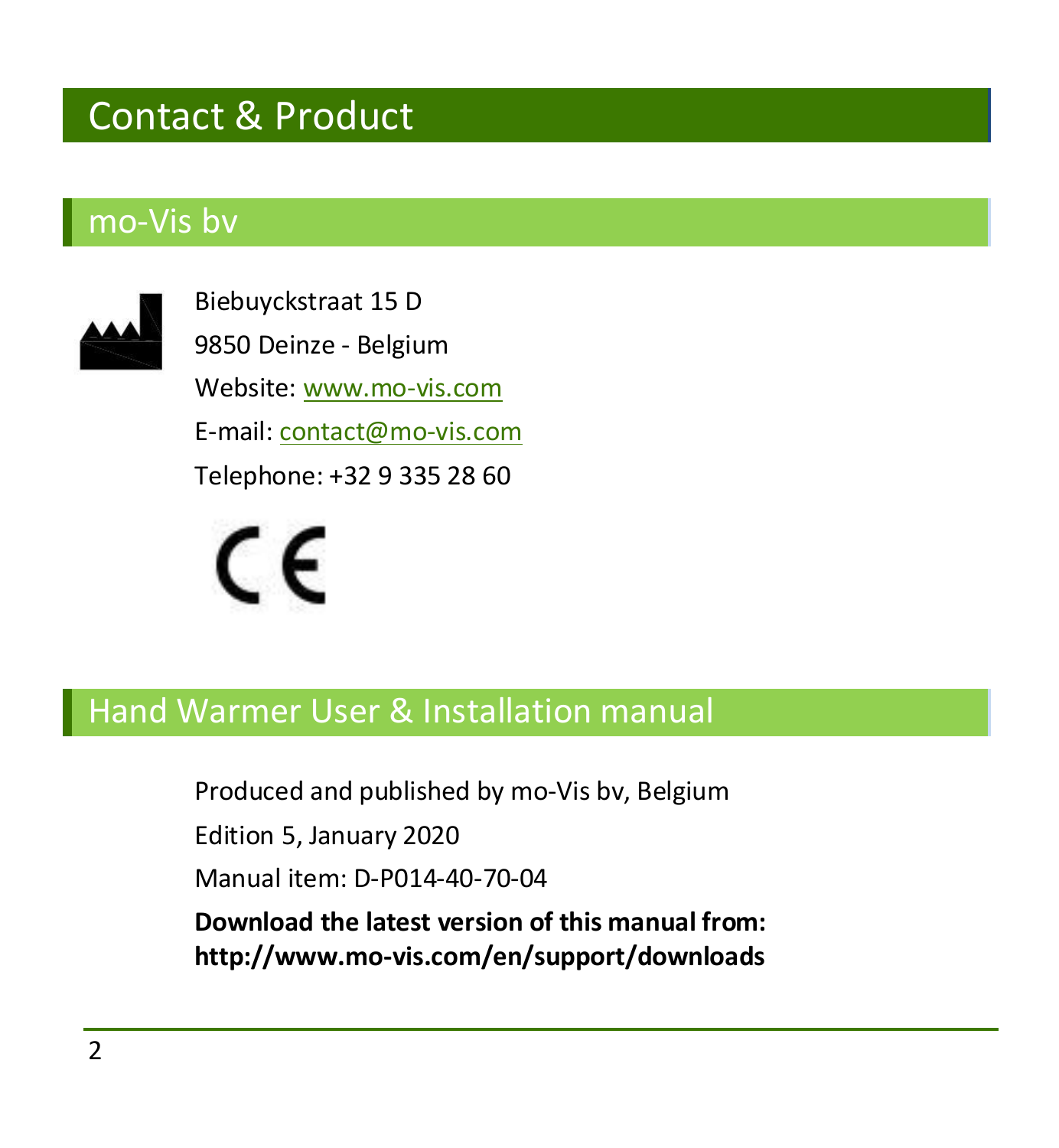## <span id="page-2-0"></span>Contents

| Hand Warmer User & Installation manual ------------------------------- 2   |  |
|----------------------------------------------------------------------------|--|
|                                                                            |  |
|                                                                            |  |
|                                                                            |  |
|                                                                            |  |
|                                                                            |  |
|                                                                            |  |
|                                                                            |  |
| Technical description of the Multi Switch ----------------------------- 16 |  |
| Technical description of the Multi Switch Proximity sensors ------- 19     |  |
|                                                                            |  |
|                                                                            |  |
|                                                                            |  |
|                                                                            |  |
|                                                                            |  |
|                                                                            |  |
|                                                                            |  |
|                                                                            |  |
|                                                                            |  |
|                                                                            |  |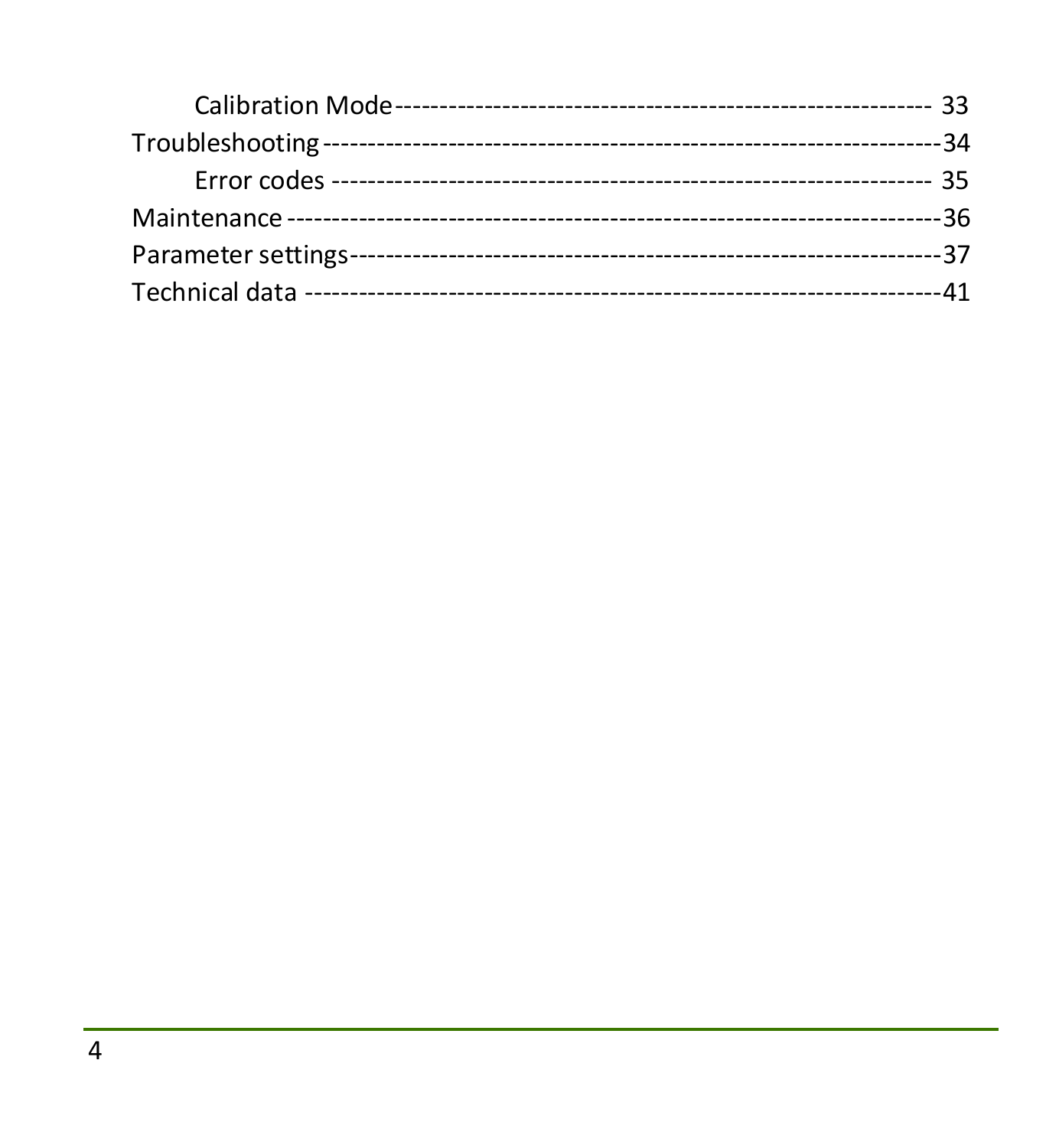## <span id="page-4-0"></span>Important information about this Manual

#### **Thank you for choosing a mo-Vis product!**

This is the Manual of your new mo-Vis device. Before you install or start to use this product, it is important that you read and understand the content instructions (and especially the safety precautions).

The installation instructions will guide you as an installer through the options and possibilities of this device. The operating instructions are primarily intended to acquaint you with the functions and the characteristics of the mo-Vis product and how you can use it in the best manner possible. They also contain important safety and maintenance information, as well as the description of possible problems that can arise during use.

Always keep the operating instructions handy in connection with your wheelchair, since the need for important information can arise concerning its use, safety and maintenance.

All information, pictures, illustrations and specifications are based on the product information that was available at the time of printing. Pictures and illustrations shown in these instructions are representative examples and are not intended to be exact depictions of the various parts of the product. We reserve the right to make changes to the product without prior notice.

If you would like to learn more about mo-Vis and its products, we invite you to go to our website[: www.mo-vis.com,](http://www.mo-vis.com/) where you can also download additional copies of this User & Installation Manual.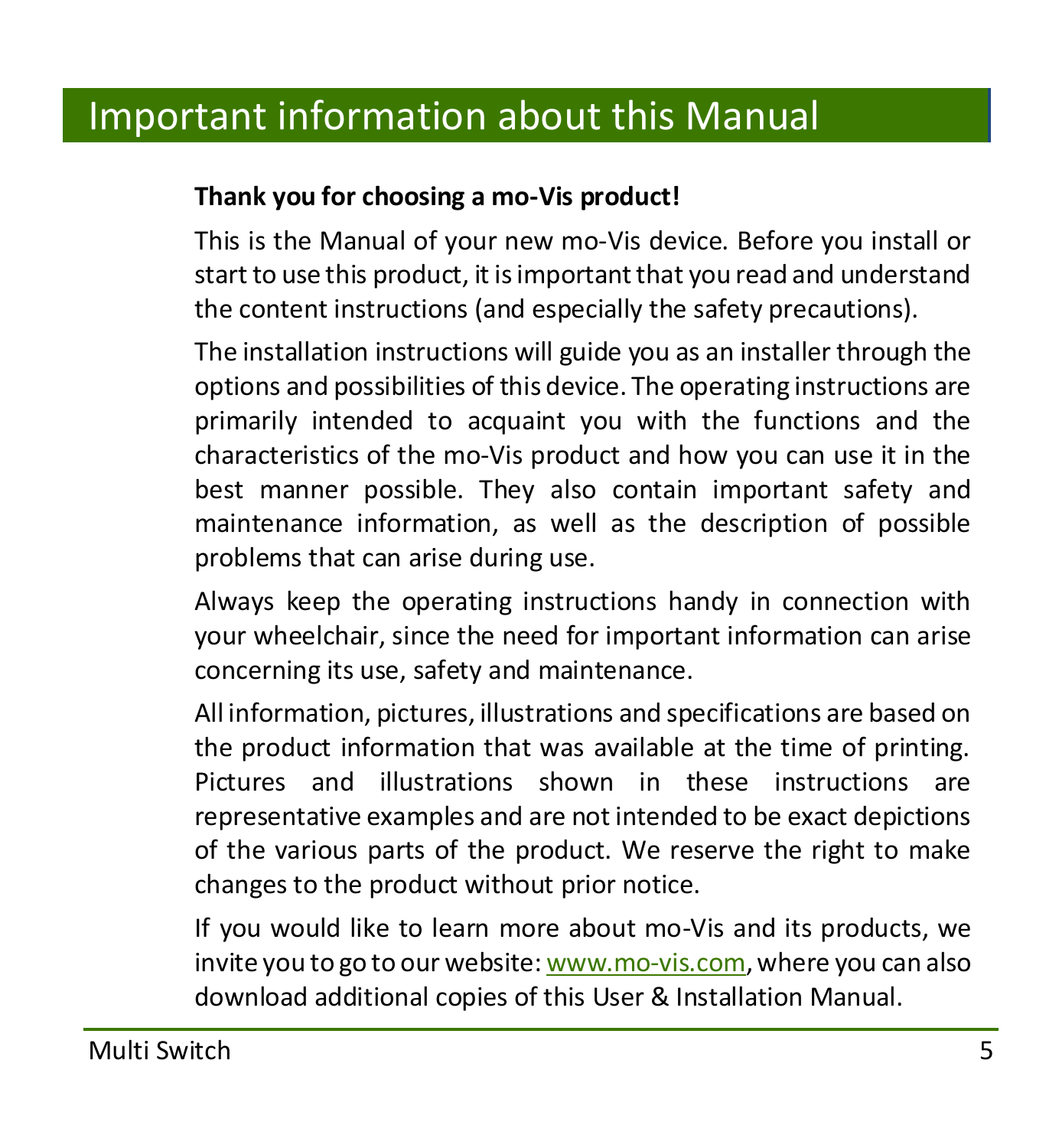## <span id="page-5-0"></span>Support, scrapping and spare parts

### *Technical support*

Please contact your dealer in case of technical problems. If the dealer is not available, or unknown, please contact mo-Vis bv by email  $(support@mo-vis.com)$  or by phone  $(+329352860).$ 

Always state the device serial number when contacting mo-Vis. This ensures you are provided with the correct information.

### *Spare parts and accessories*

Spare parts and accessories must be ordered by the dealer at mo-Vis bvba.

### *Scrapping & recycling*

For scrapping, adhere to your local waste legislation.

Dispose of obsolete electronic parts responsibly in accordance with local recycling regulations.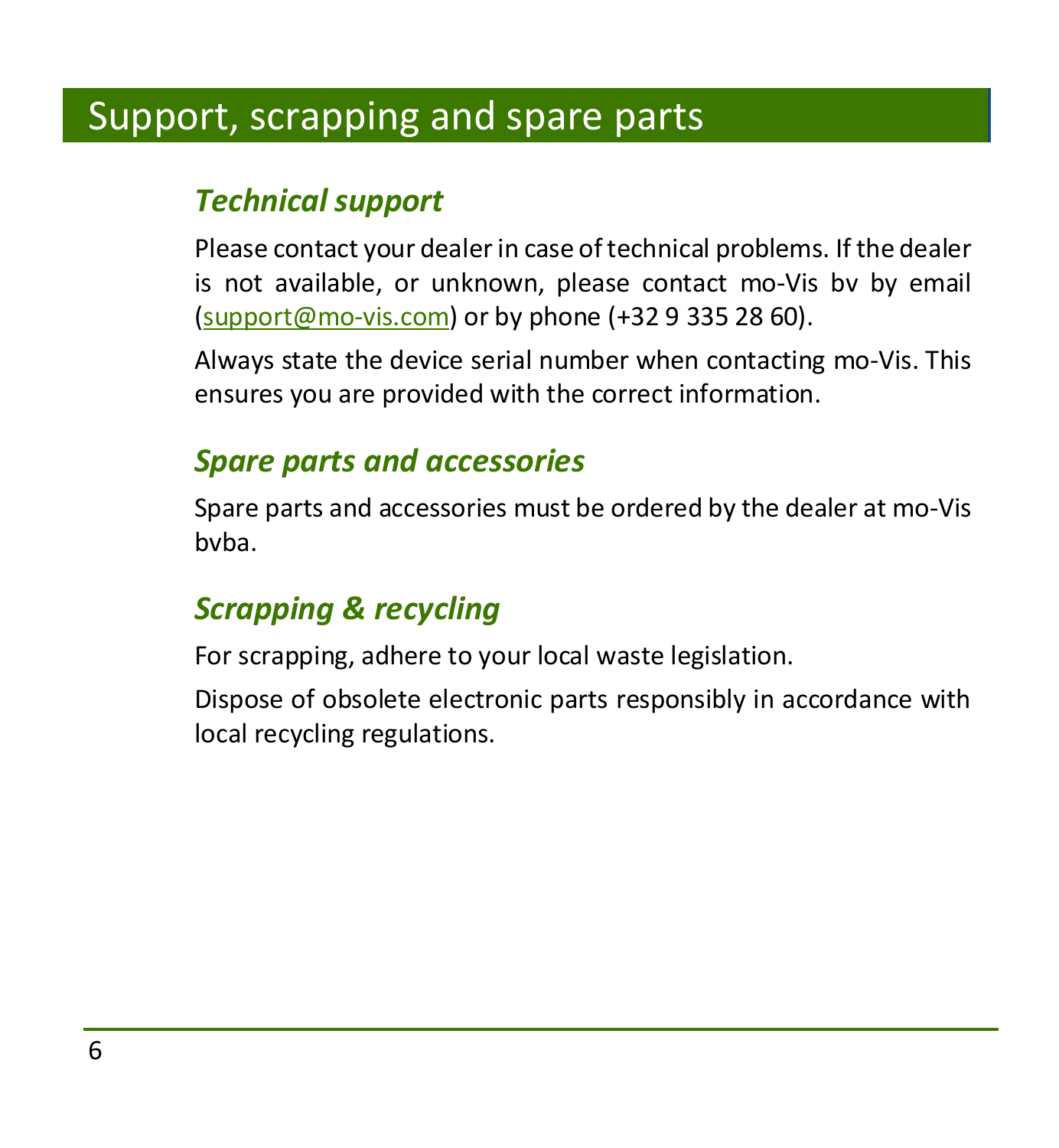## <span id="page-6-0"></span>**Warranty**

mo-Vis bv warrants the Multi Switch and Multi Switch Proximity Set to be free from defects in material and workmanship for a period of 2 years under proper use, care and service. All warranties only cover parts and do not extend beyond the initial purchaser from an authorized mo-Vis dealer.

### *Start of the warranty period*

Each warranty shall begin on the date the product is first delivered to the customer.

### *Repair and replacement*

For warranty service, contact the dealer from whom the product was purchased. In the event of a defect in material or workmanship, the dealer must obtain a return authorisation (RMA) number from mo-Vis and the product must be shipped to a service centre designated by mo-Vis. mo-Vis will repair or, at mo-Vis' option, replace any product covered by the warranty.

### *Disclaimer and Limitations of Remedies*

The express warranties set forth in this agreement are in lieu of all other warranties of merchantability or fitness of purpose. In no event shall mo-Vis be liable for any direct, indirect, incidental or consequential damages resulting from any defect in this product.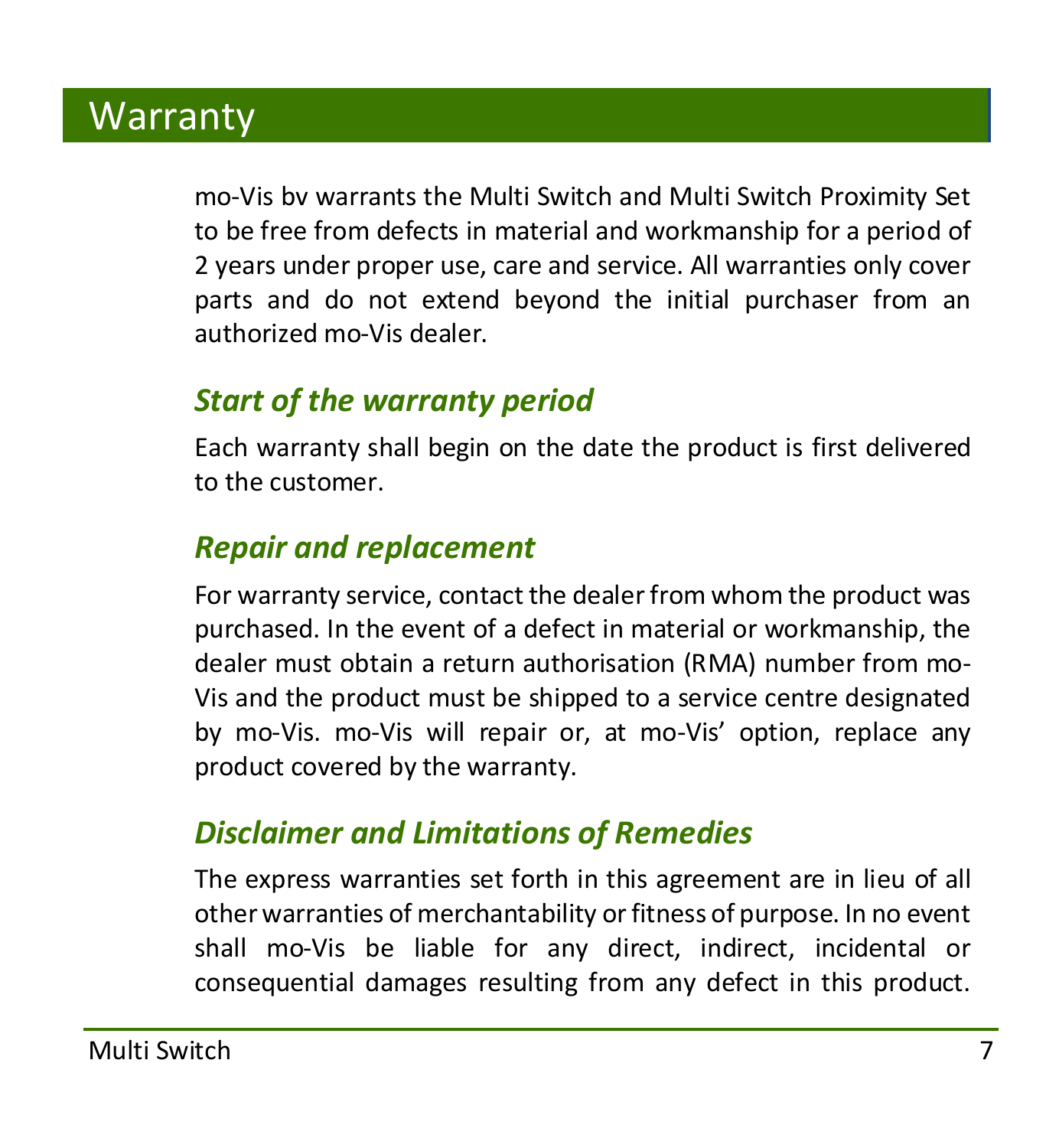Warranty of parts subject to "normal wear and tear" (e.g. pads, joystick balls, batteries …) are not covered in the warranty except as it applies to defects in material or construction.

#### *Amendments*

No person is authorised to alter, extend or waive the warranties of mo-Vis.

### *Voiding of warranties*

The foregoing warranties are contingent upon the proper installation, use, maintenance and care of the product. The warranty will be void if the product has been installed or used improperly, or if it has been repaired or any part replaced by persons other than mo-Vis or an authorised dealer. The Multi Switch unit and Multi Switch proximity sensors are considered as non-serviceable parts. The addition of equipment or features that are not manufactured or recommended by mo-Vis could affect the intended function of the mo-Vis product and may invalidate the warranty.

### *Understanding usage*

The authorised installer is responsible for understanding the intended use of the mo-Vis equipment, the specifications and its programming parameters. mo-Vis cannot be held responsible for damage caused by incorrect installation or use of the product. Misuse, mishandling or storage is not covered by this warranty.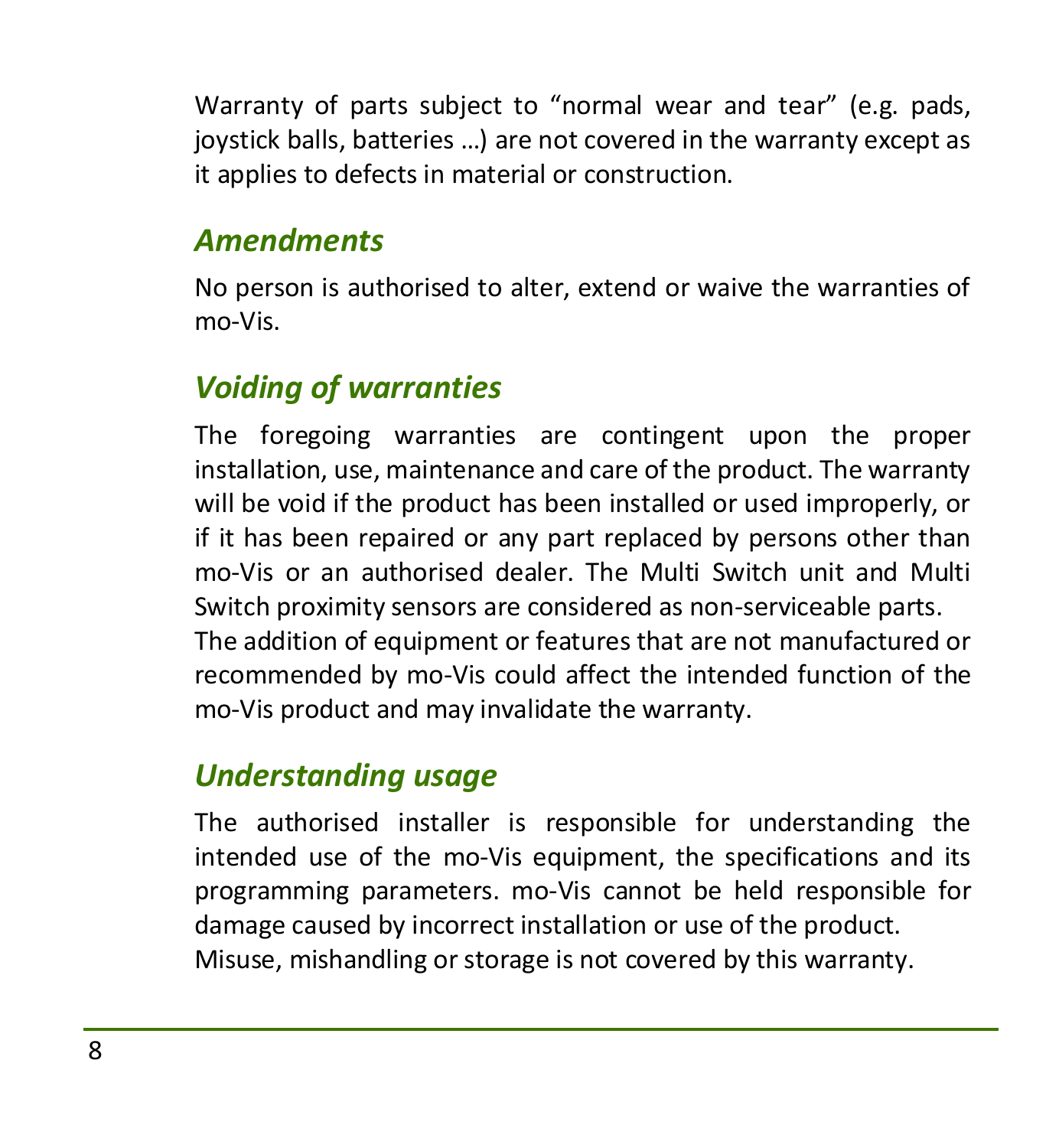## <span id="page-8-0"></span>Safety precautions

### *General*

**The Multi Switch is intended to control up to four devices/technical aids with one input device (mechanical of proximity switch). The Multi Switch is only intended to support auxiliary wheelchair functions.**

Incorrect use or installation may lead to risk of injury to the user and damage to the connected device or other property. In order to reduce these risks, you should carefully read this manual, especially the safety instructions and warning texts.

#### **Only install this product on a wheelchair where the wheelchair manufacturer allows the installation of third party parts.**

Any unauthorised use of the product may lead to increased risk of accident. In case of doubt for alterations and adjustments, always contact a qualified service engineer.

The Multi Switch unit and Multi Switch proximity sensors are nonserviceable parts.

In case any serious incident occurs in relation to this device, this should be reported immediately to mo-Vis and the competent authority of the Member State in which the user is established.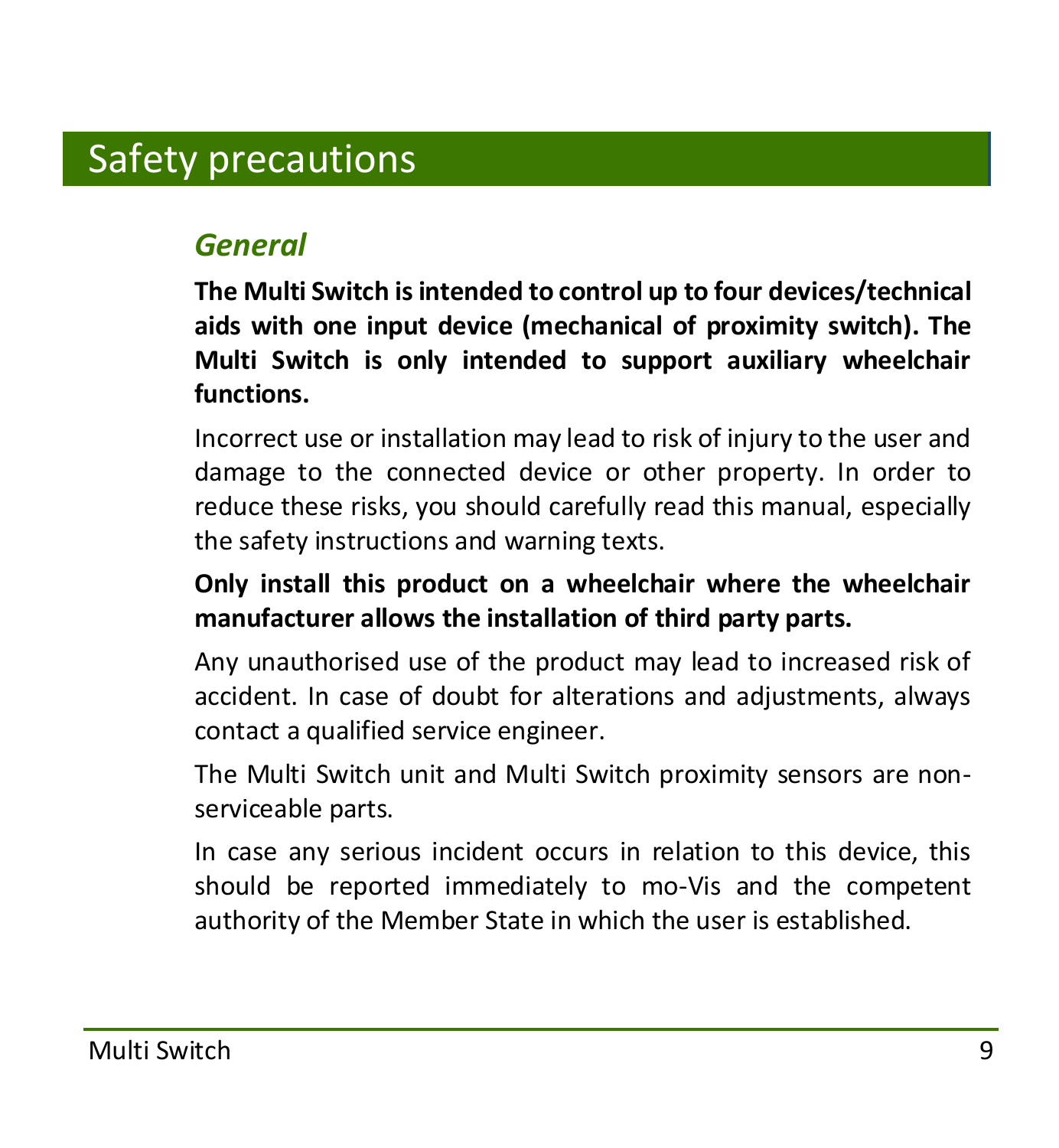### *Warning labels*

The following safety labels are used throughout this manual to draw attention to items of significant importance to safety.



#### *CAUTION!*

*Signal word to indicate a hazardous situation which, if not avoided, could result in damage to the product or other property.* 



#### *WARNING!*

*Signal word to indicate a hazardous situation which, if not avoided, could result in personal injury or property damage.* 

### *Safety precautions*



#### *CAUTION!*

*Limited liability: mo-Vis accepts no liability for personal injury or damage to property that may arise from the failure of the user or other persons to follow the recommendations, warnings and instructions in this manual.*



#### *CAUTION!*

*EMC Requirements: The Multi Switch complies with the limit values for Electromagnetic Compatibility (EMC) set out in the harmonised standards of the Medical Device Directive 93/42/EEC (EU).*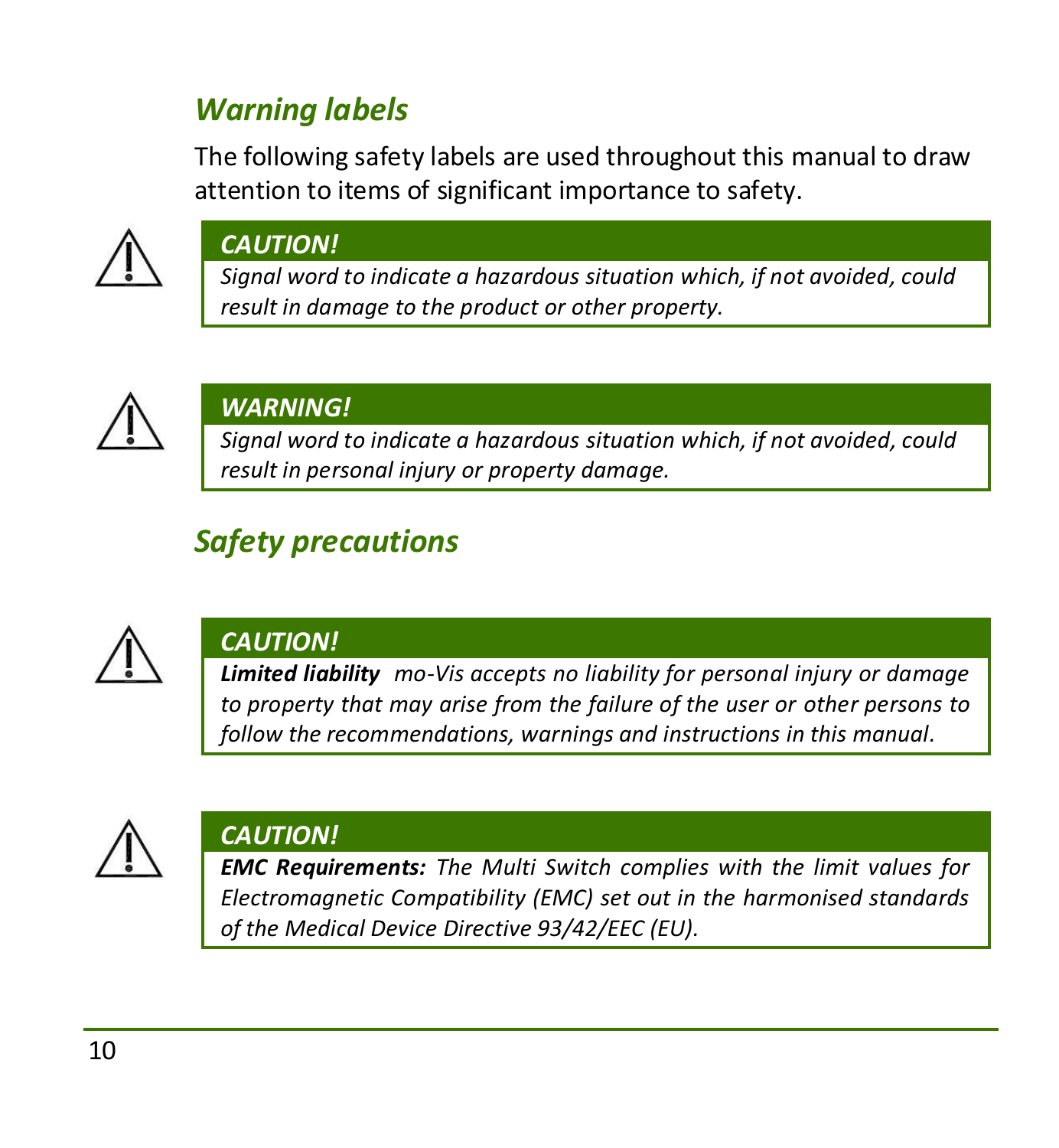

#### *CAUTION!*

*EMC Requirements: The Multi Switch complies with the limit values for Electromagnetic Compatibility (EMC) set out in the harmonised standards of the Medical Device Directive 93/42/EEC (EU).*



#### *WARNING!*

*Assembly: The Multi Switch should only be installed or adjusted by a qualified service engineer or someone with adequate knowledge to perform the adjustment in an expert manner.*

*Maintenance and service: Carry out only the service and maintenance activities specified in this manual. All other service, alterations to and interventions on the Multi Switch unit and Multi Switch proximity sensors must be carried out by a qualified service engineer or someone with adequate knowledge to perform the adjustment in an expert manner. In case of doubt, contact a qualified service engineer or mo-Vis.*



*Use only spare parts or accessories approved or recommended by mo-Vis. All other use could lead to changes which might impair the function and safety of the product. It could also lead to the warranty becoming void.*

#### *CAUTION!*

*Testing: Multi Switch should always be tested in a safe surrounding after the physical installation of the Multi Switch unit and/or a Multi Switch proximity sensor or adjustment of the parameters.*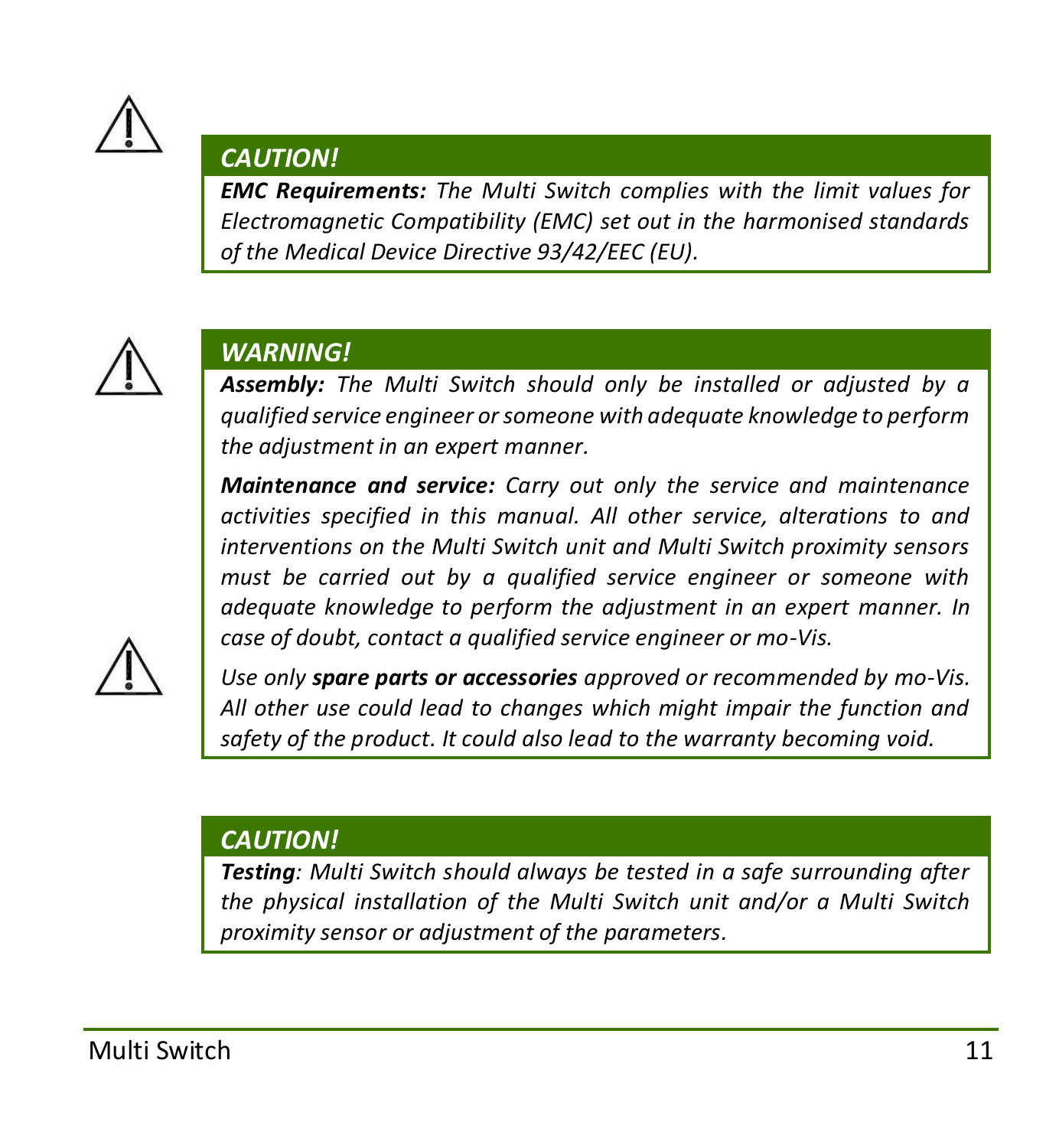## <span id="page-11-0"></span>Design and function of the Multi Switch

#### *Purpose*

The Multi Switch unit's main functionality is to allow the use of a single input device to control up to four outputs. This offers more operating options to the user.

### *General*

- INPUT (3.5 mm stereo input jack): the Multi Switch accepts two types of switches
	- o Mechanical Switch (mono jack 3.5 mm): e.g. mo-Vis **Twister**
	- o Multi Switch Proximity Sensors: no force or clicking is required. Compared to a mechanical switch, there is an increased comfort for the user and increased ability to control the device and outputs.
	- o Pressing the connected switch or proximity sensors, cycles you through the output channels of the device.
- OUTPUT: two 3.5 mm stereo jacks that allow to connect up to four separate outputs
	- o Every output channel has its own LED that indicates its status and activity.
	- o You can adjust the number of outputs by using the mo-Vis configurator software.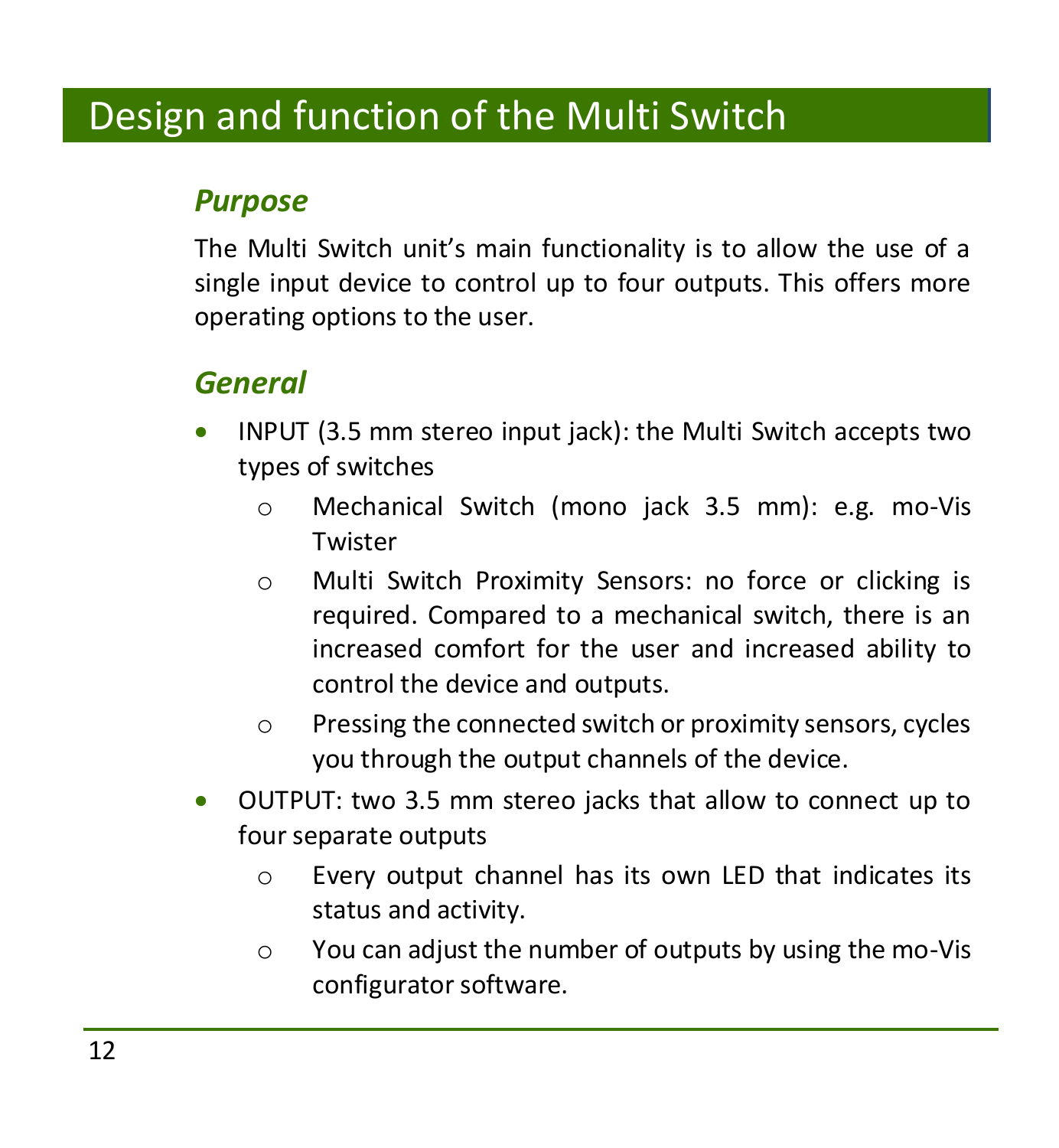- The Multi Switch has a MICRO USB-connection
	- o The Multi Switch should be connected to a USB power source to be operational.
	- o You can connect the Multi Switch to a PC to set the input and output parameters in the mo-Vis Configurator Software.
- Every activity of the user may be accompanied by an auditory signal, adding additional control for the user.
- A Status LED indicates the status of the device.

The Multi Switch Proximity are available in two sizes:

- The small 12 mm sensor allows installation on a very limited space.
- The regular 24 mm sensor offers a more sensitive activation, thanks to a larger sensor surface.
- The sensitivity of both sensors is fully adjustable with the mo-Vis Configurator software.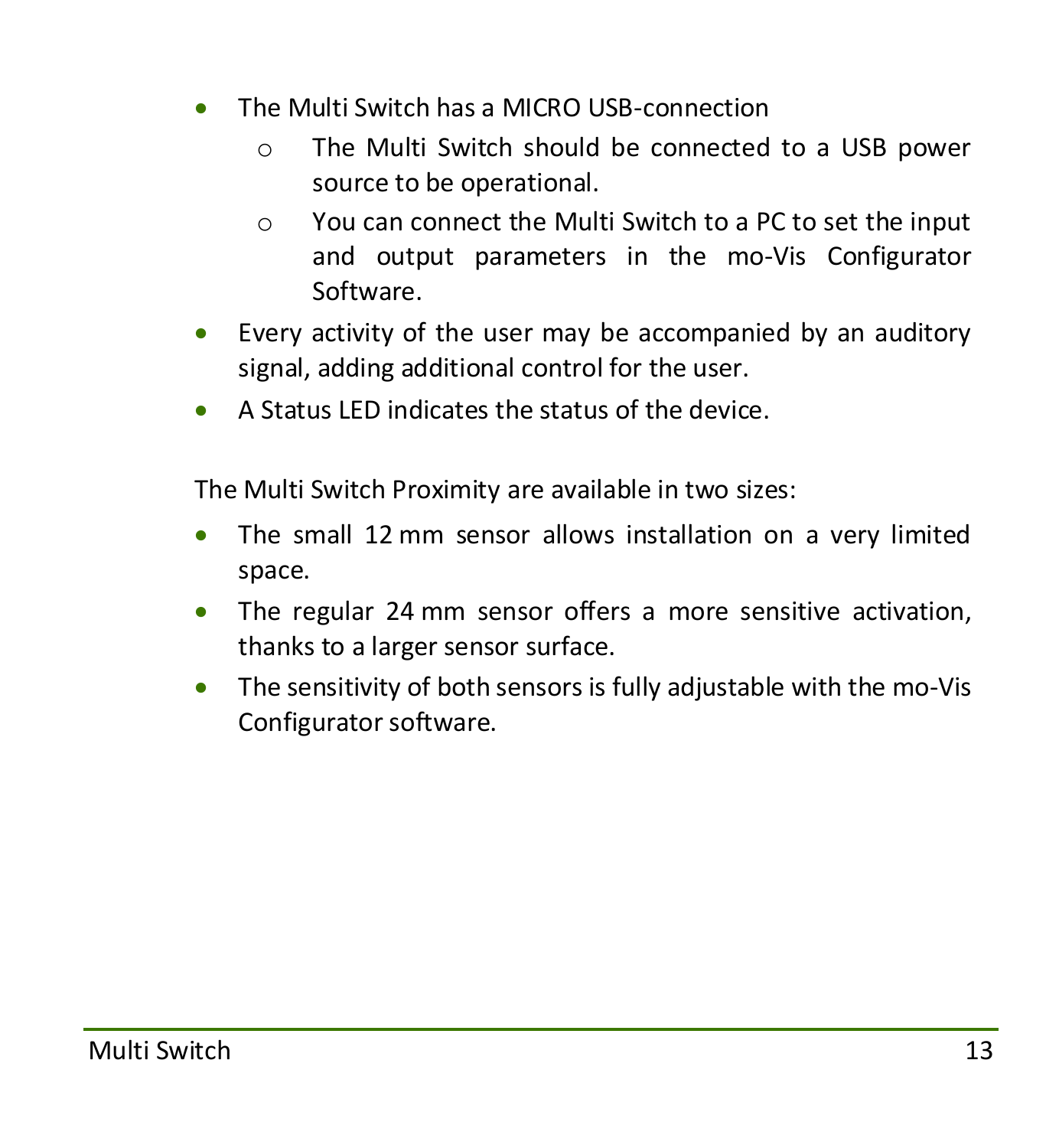### <span id="page-13-0"></span>Parts and accessories

### *Multi Switch*

A Multi Switch (P014-40) consists of the following parts:

|                                      | <b>Product description</b>                         | Product code |
|--------------------------------------|----------------------------------------------------|--------------|
| <br>P014-40<br>Multi Switch<br>mozis | Multi Switch unit                                  | P014-40      |
|                                      | USB connection lead<br>A to B micro (100 cm)       | PMCAB-00031  |
|                                      | Multi Switch manual, with<br>Serial number sticker | D-P014-40-70 |

#### *Multi Switch Proximity sensors*

The Multi Switch Proximity sensors set (P014-41) consists of the following parts: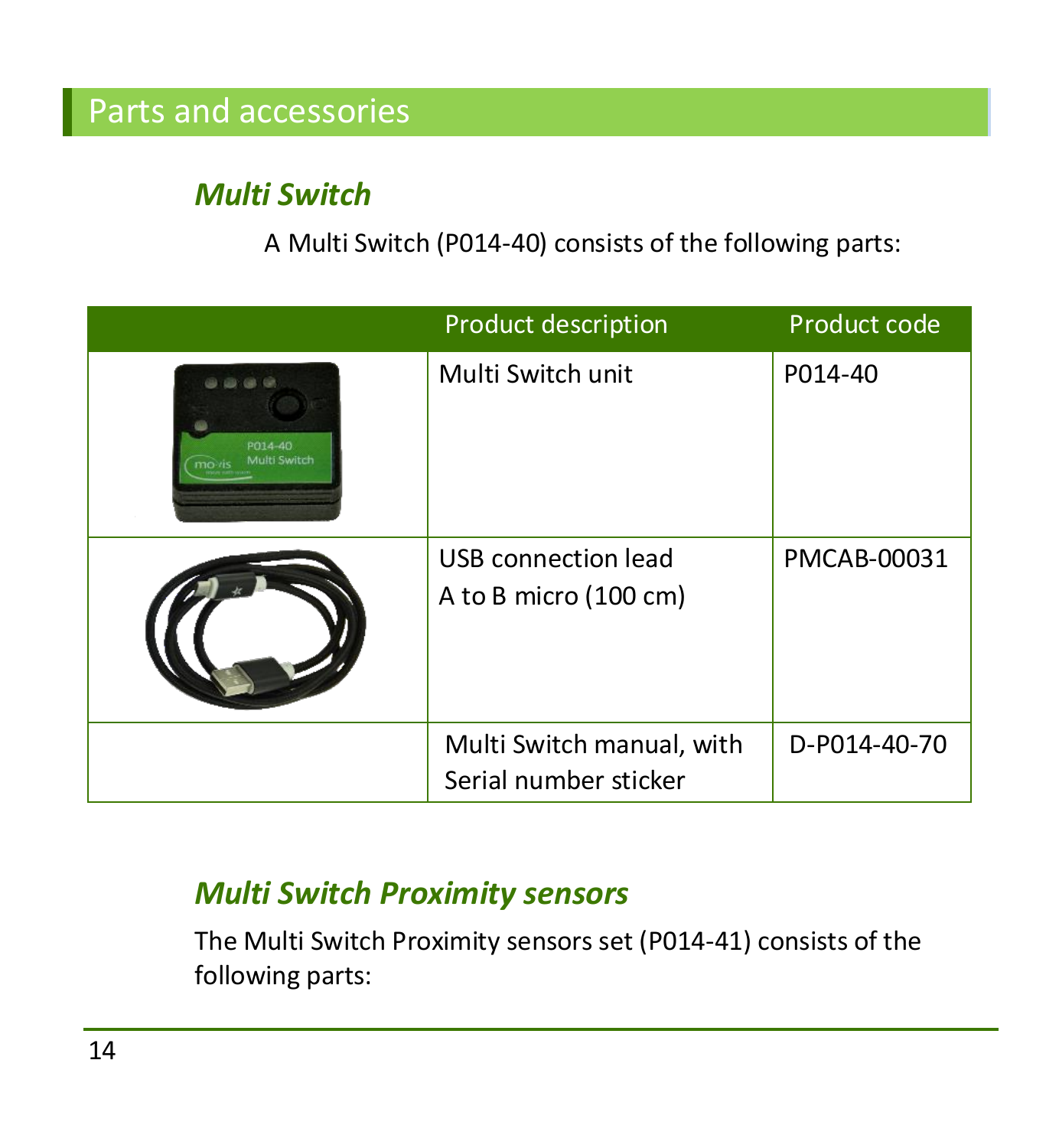| Product description                    | Product<br>code |
|----------------------------------------|-----------------|
| Multi Switch proximity<br>sensor 12 mm | P014-20         |
| Multi Switch proximity<br>sensor 24 mm | P014-23         |

### *Optional: Splitter cable*

To connect multiple output devices, a 3.5 mm stereo jack splitter to 3.5 mm mono jack cable is required.

Contact your dealer or mo-Vis for ordering.

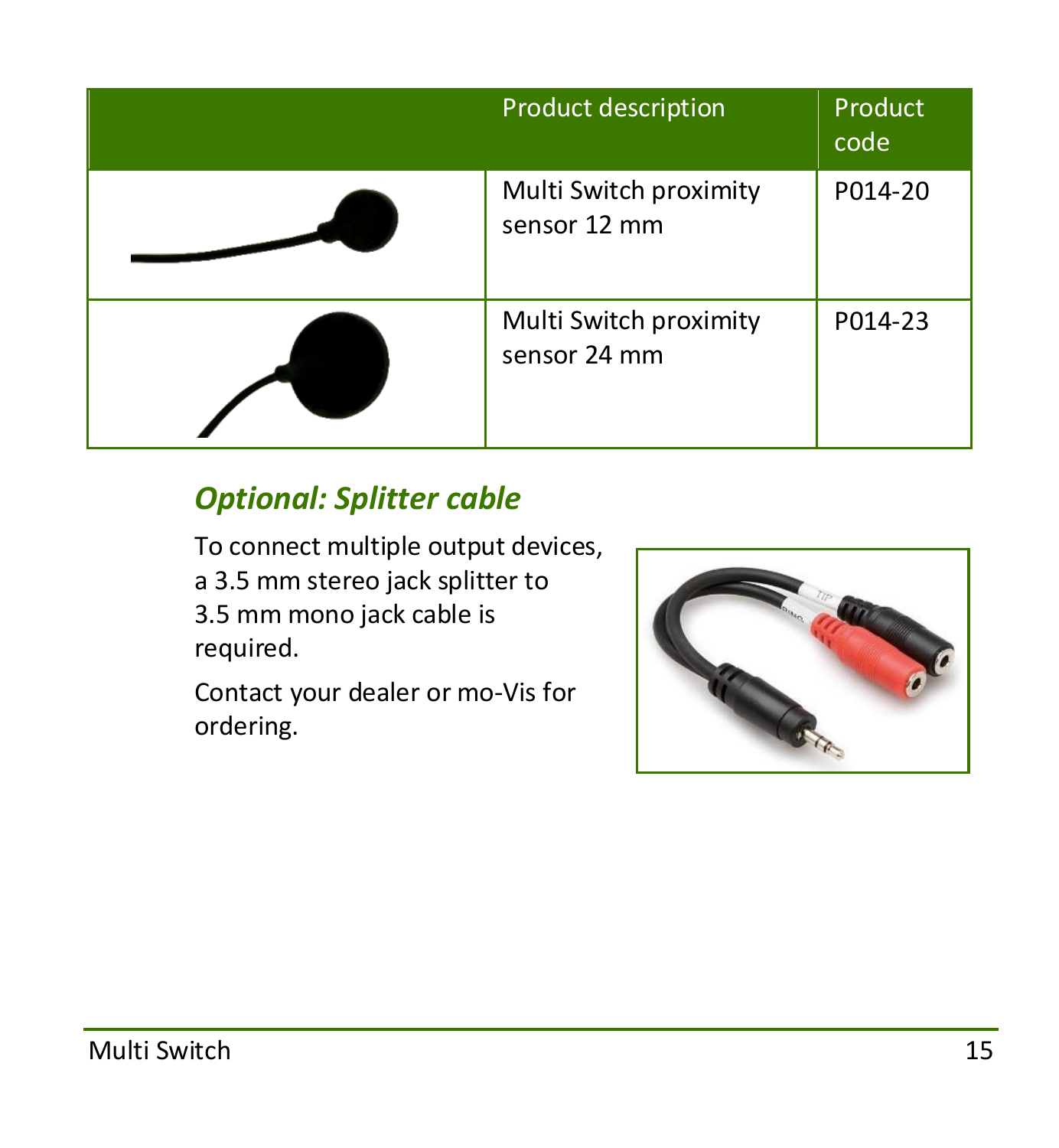### <span id="page-15-0"></span>Technical description of the Multi Switch

### *Input*

The input is a stereo 3.5 mm jack (red). It accepts two types of switches:

- Mechanical switch with mono jack 3.5 mm: switch connected between *tip* and *sleeve*; *ring* is continuously connected to *sleeve*.
- mo-Vis proximity sensors: *tip* is the sensing input, *ring* is the *shield*, *sleeve* is open.

### *Outputs*

The outputs are all potential free and fully isolated from the rest of the Multi Switch.

The four outputs are arranged as two groups of two. Each group is connected to a stereo 3.5 mm jack:

| Output | <b>Location</b>    |
|--------|--------------------|
|        | Green tip          |
|        | Green ring         |
|        | <b>Yellow tip</b>  |
|        | <b>Yellow ring</b> |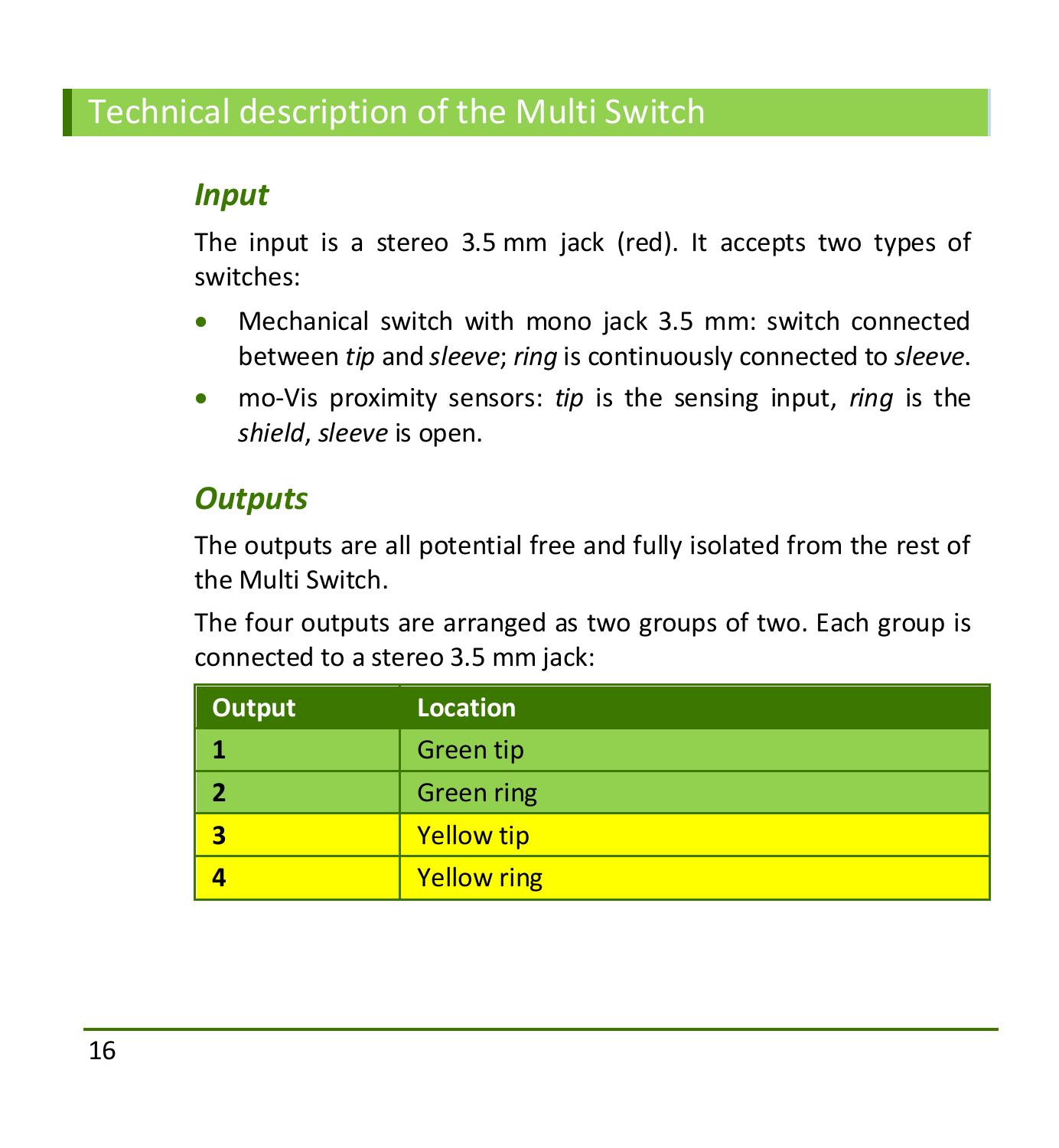### *Output LEDs*

Four green LEDs on the front of the Multi Switch indicate which output is selected. It makes it easier for the user to select the desired channel.

### *Status LED*

A separate green LED at the front indicates the device status:

| <b>Status</b> | <b>LED</b>                                                      |
|---------------|-----------------------------------------------------------------|
| <b>Active</b> | Short on, long off                                              |
| Fault         | Number of flashes, long off (see further: §<br>Troubleshooting) |

#### *Push Button*

At the front of the Multi Switch a push button is provided. To learn more about the function of this button, see § *Calibration Mode*.

### *USB Connection*

The Multi Switch is equipped with an isolated micro USB connection at the right side.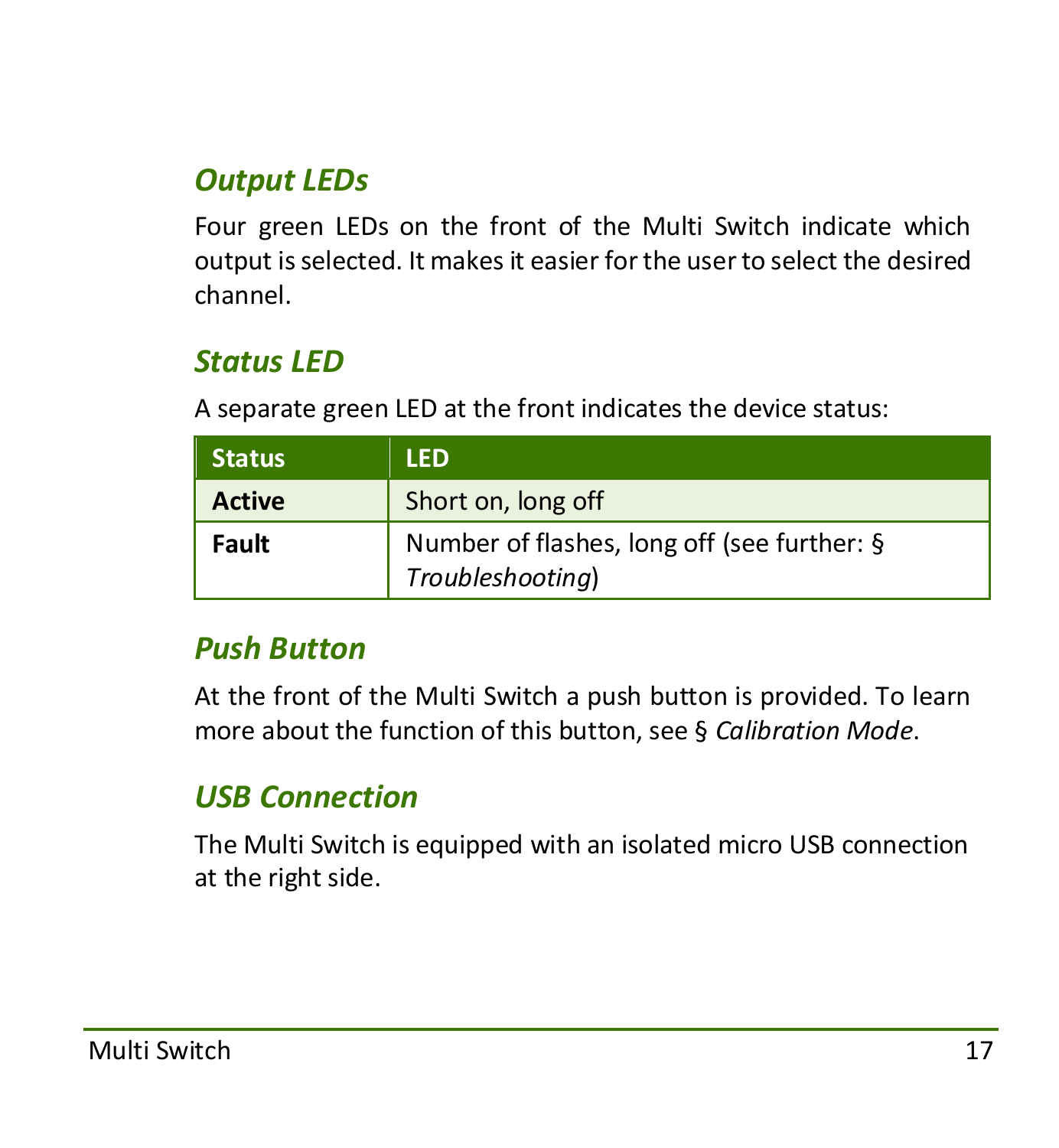#### **Parameter Configuration**

Use this connection to connect the Multi Switch to a PC to interact with the mo-Vis Configurator Software and set all the parameters of the in- and outputs.

#### **Power Supply**

When the Multi Switch is connected to a USB power source (e.g. USB Charger, power bank, laptop, tablet…), the device will be powered and operational.

The Multi Switch only requires a minimal amount of energy. Most standard power sources are not designed to deliver minimal current over a longer period of time. Contact your dealer or mo-Vis for more information and assistance on choosing the right power source for the Multi Switch.



#### *CAUTION!*

*Ground loop risk: Both the USB port and the input jack are connected to ground. Make sure not to introduce a ground loop by connecting the USB port and the input jack to different circuits both supplied from the same battery. A ground loop can cause a ground current flowing from one circuit to the other over the Multi Switch. If the ground current is too high, the Multi Switch will not work properly or can even be overstressed. This can lead to permanent damage of the Multi Switch. A good solution is to use an isolated USB power supply.*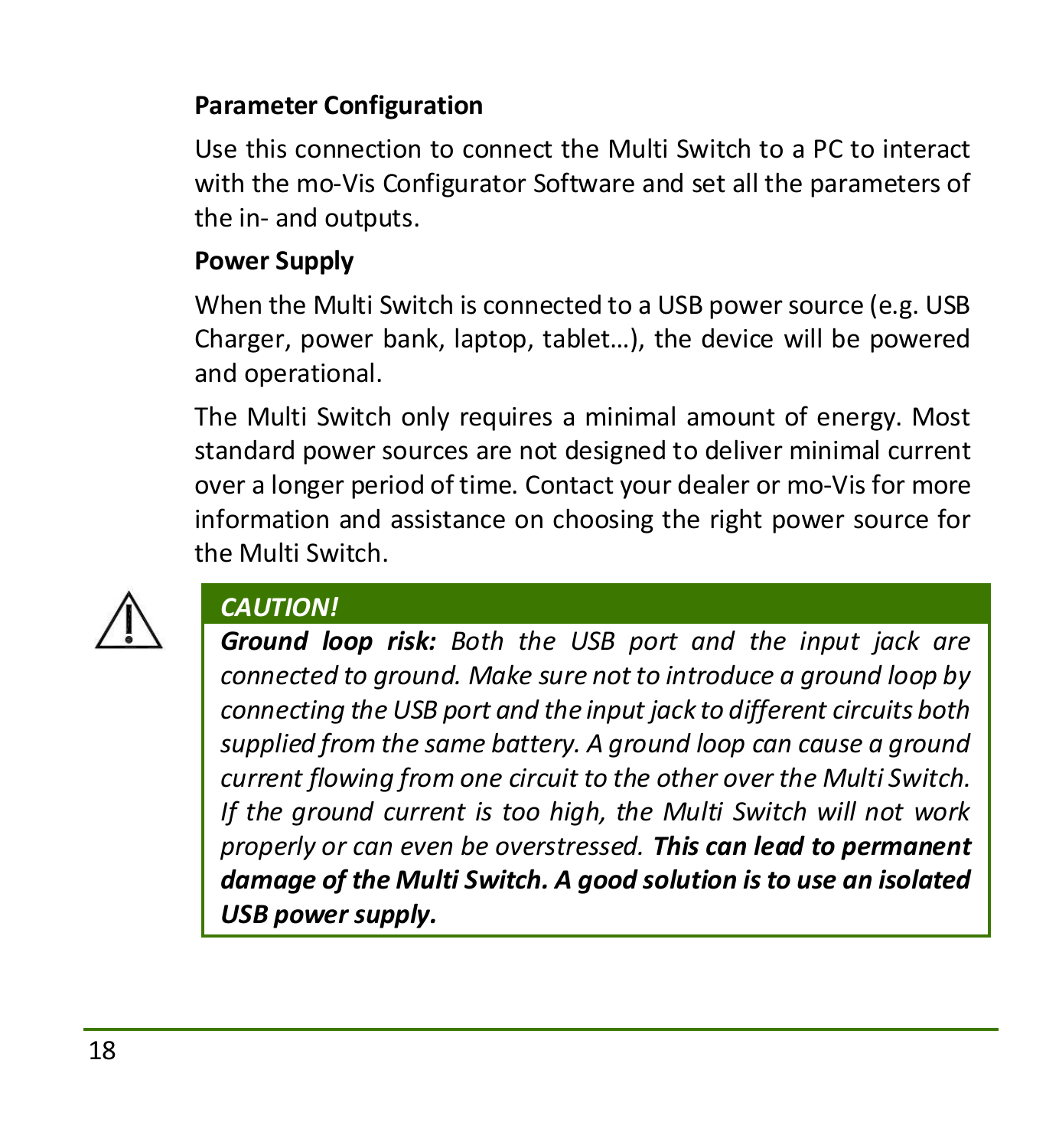## <span id="page-18-0"></span>Technical description of the Multi Switch Proximity sensors

The mo-Vis proximity sensors are based on the principle of capacitive sensing. They are capable of measuring conductive objects (e.g. a finger or a metal stick) that approach the sensor.

#### *CAUTION*

*Moisture (e.g. rain) is also a conductive substance. A few drops of rain will not cause issues, but a water film can cause the sensor to be activated all the time.*

The bigger the surface of the sensor, the more sensitive it will be (so the 24 mm version is the most sensitive one). The sensor is most sensitive at the front side in the centre. At the sides it is only slightly sensitive and on the bottom it is immune.

A test finger was used to determine the distance versus the sensitivity parameter setting. Know that this is not an exact relationship and sensitivity may vary depending on the size/shape of the finger.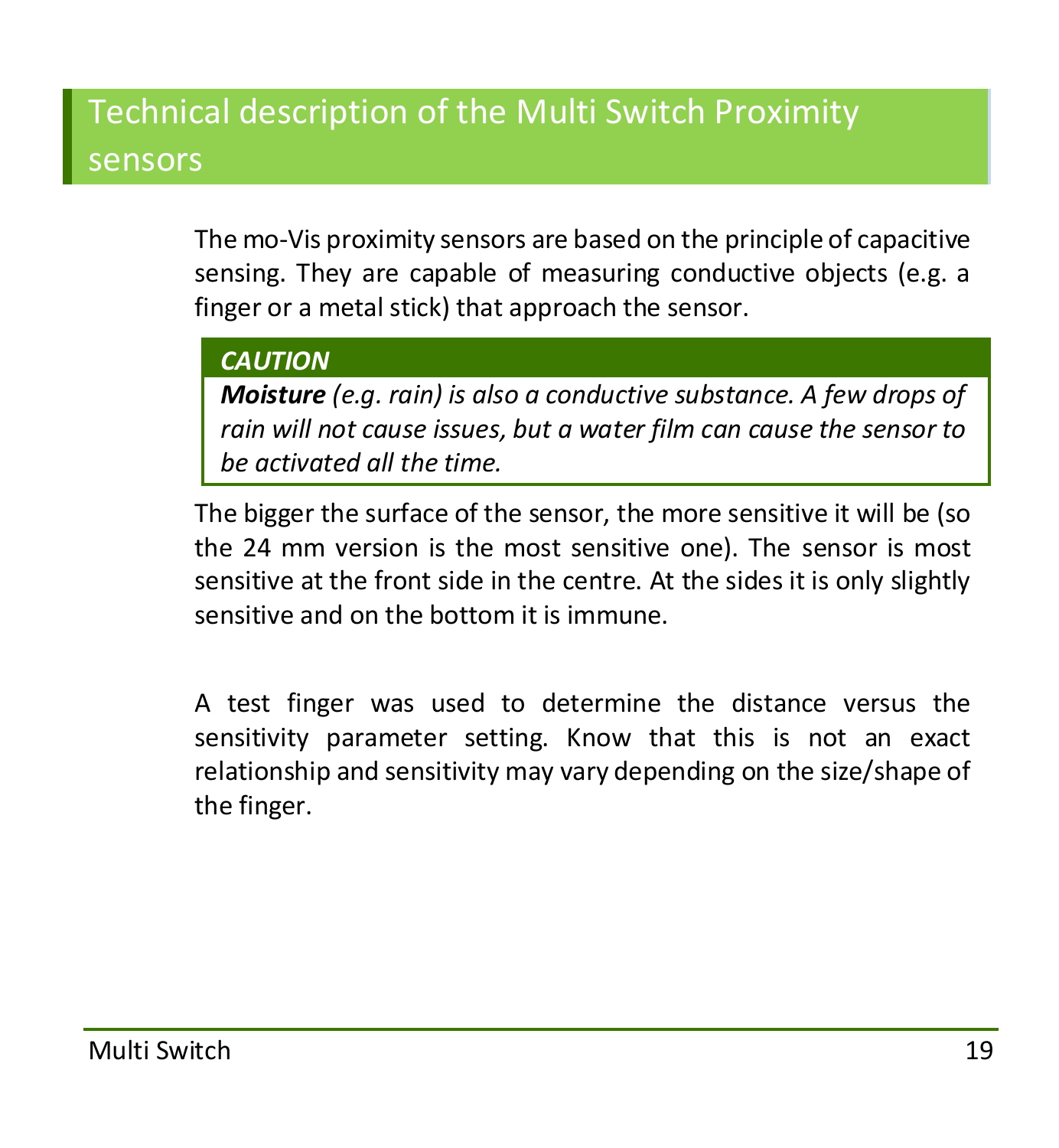| <b>Sensitivity</b> | <b>Distance</b><br>24 mm<br>(in mm) | <b>Distance</b><br>$12 \,\mathrm{mm}$<br>(in mm) |
|--------------------|-------------------------------------|--------------------------------------------------|
| 100%               | 10.00                               | 3.00                                             |
| 90%                | 8.50                                | 2.00                                             |
| 80%                | 7.00                                | 1.25                                             |
| 70%                | 5.00                                | 0.50                                             |
| 60%                | 3.00                                | 0.20                                             |
| 50%                | 2.00                                | 0.10                                             |
| 40%                | 1.50                                | 0.05                                             |
| 30%                | 1.00                                | < 0.05                                           |
| 20%                | 0.50                                | < 0.05                                           |
| 10%                | 0.25                                | < 0.05                                           |
| 5%                 | 0.05                                | < 0.05                                           |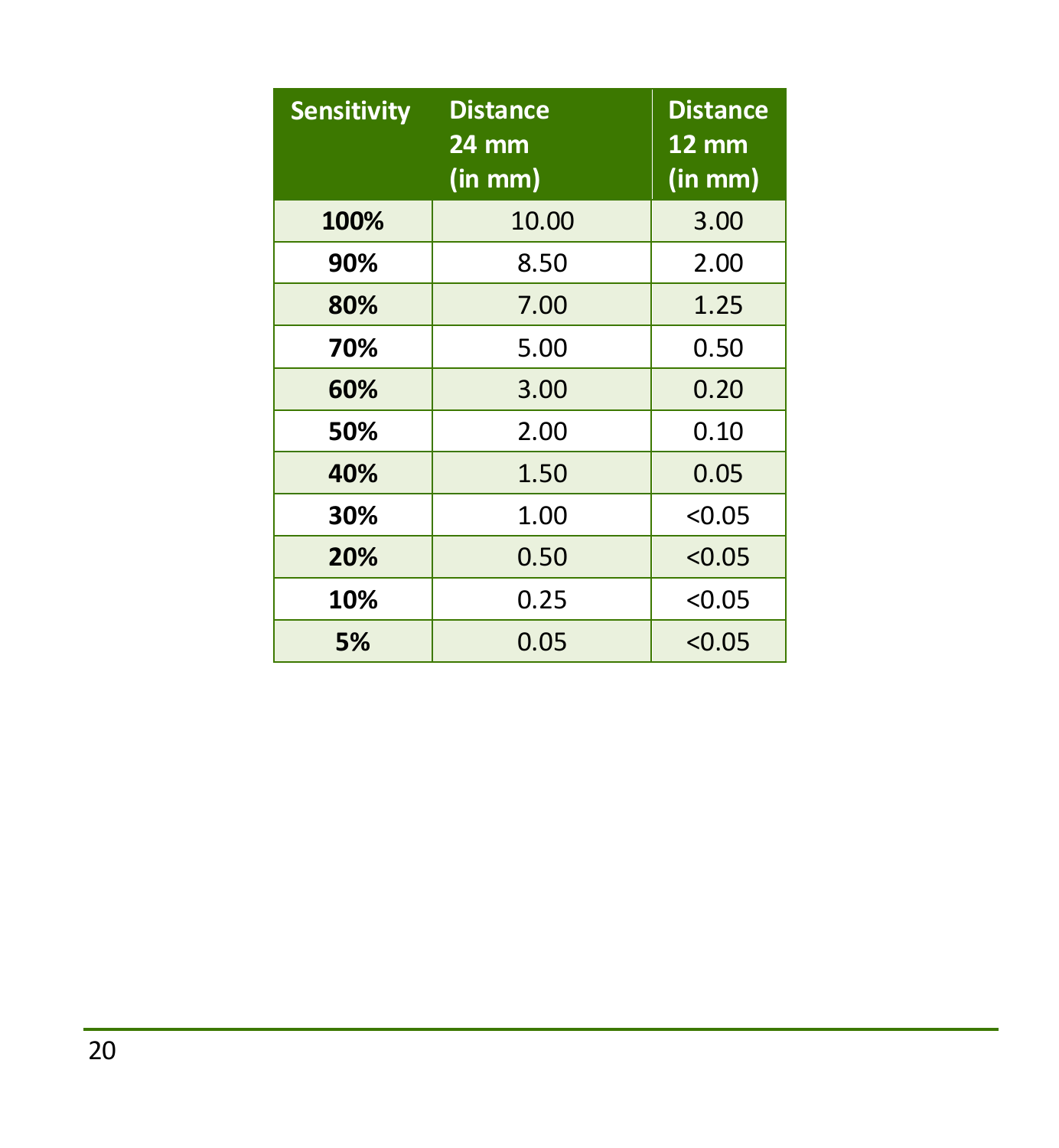### <span id="page-20-0"></span>mo-Vis Configurator software

With the Configurator software it is possible to adjust the working of the Multi Switch according to the users' needs. Almost all settings are fully adjustable.

Consult the adjustable settings in the parameters list.

### *Software download*

- You can download the software on the mo-Vis website: [www.mo-vis.com.](http://www.mo-vis.com/)
- For all details on how to install and use the software, we advise you to consult the manual of the mo-Vis Configurator software (included in the software download).

### *Software requirements*

Windows version 7, 8 or 10.

### *User profiles*

In the dealer profile, you will be able to configure a number of parameters for the Multi Switch. This profile requires a password. To obtain this password, please contact mo-Vis.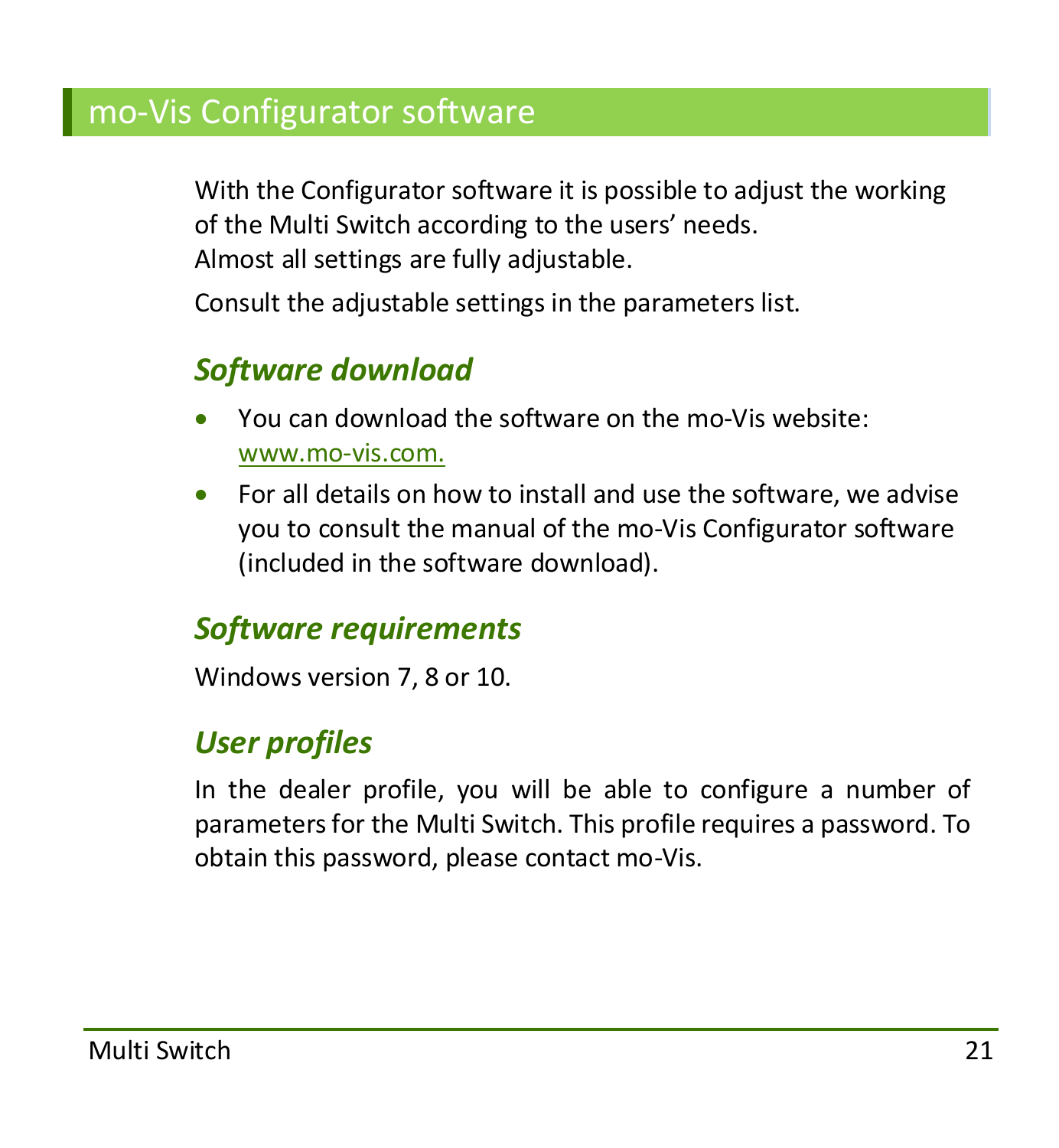## <span id="page-21-0"></span>Installation instructions

### <span id="page-21-1"></span>Safety precautions



#### *CAUTION*

*The Multi Switch is not waterproof***.** *Some drops of water will not cause problems, but excess water must be avoided. Mount the device in such a way that no water (rain) can enter the device.*

*The Multi Switch should not be used in conditions where malfunctioning of the device can cause potential risk situations.*

*The device contains a controller that continuously checks the integrity of the device: whenever a problem is detected, the device will be switched off automatically. When this happens, check the fault flash code or use the configurator to check why the device stopped.*

*Make sure that cabling is mounted in such a way that excessive wear and tear is avoided.*



#### *CAUTION*

*The Multi Switch Proximity Sensors may be influenced by moisture: a few drops of rain will not cause issues, but a water film can cause the sensor to be activated all the time.*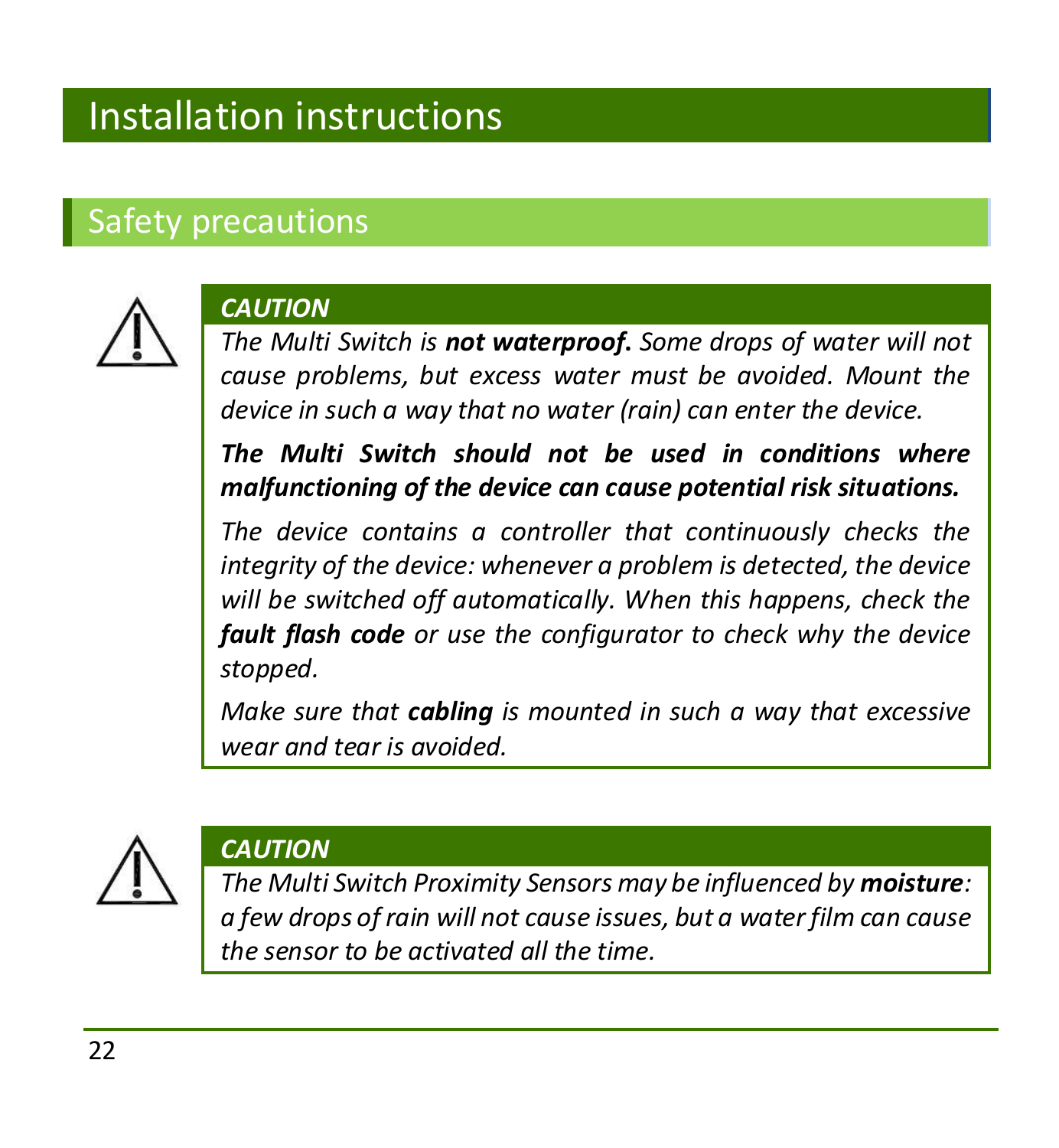*Keep radio transmitters (e.g. mobile phone) at least 30 cm away from the sensor and its connecting cable.*

*In case high sensitivities are used (>70%), make sure the sensor is well fixed and the cables are well routed. Moving the sensor/cable can have an influence on the sensitivity or even produce false contacts.* 

### <span id="page-22-0"></span>Preparations

### *Installation plan*

Set up an installation plan before starting the installation. Based on the users' needs this plan should specify:

- Where which part of the Multi Switch should be placed
- How the Multi Switch will be operated
- The Multi Switch parameter settings

### *Serial number sticker*

The additional serial number sticker (included in the package) has to be adhered to the back of this manual.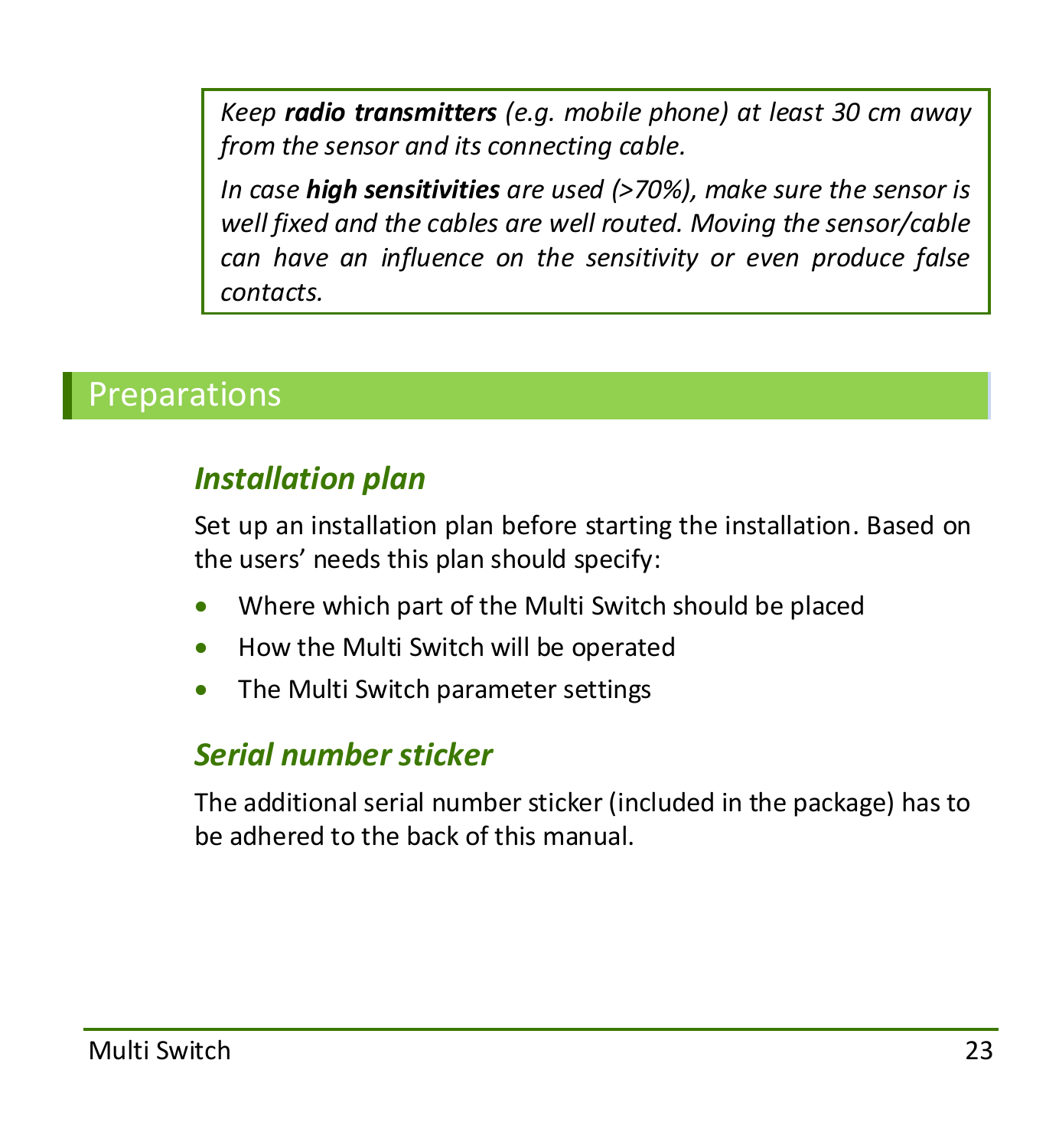### <span id="page-23-0"></span>Installation of the Multi Switch



### *CAUTION*

*Only a qualified service engineer may install the Multi Switch.*

### *Configuration*

You can adjust the Multi Switch configuration before or after mounting of the device.

- **1.** Connect the Multi Switch with the USB connection lead to a PC on which the mo-Vis Configurator software is installed. The device will be powered on automatically and an USB connection will be established allowing to use the mo-Vis configurator.
- **2.** Adjust all settings according to the installation plan.

#### *Mounting*

The Multi Switch can be mounted on any location in function of user's needs.

To install the Multi Switch, proceed as follows – according to your installation plan:

**1.** Define the place and position of the Multi Switch unit / proximity sensors and all cabling.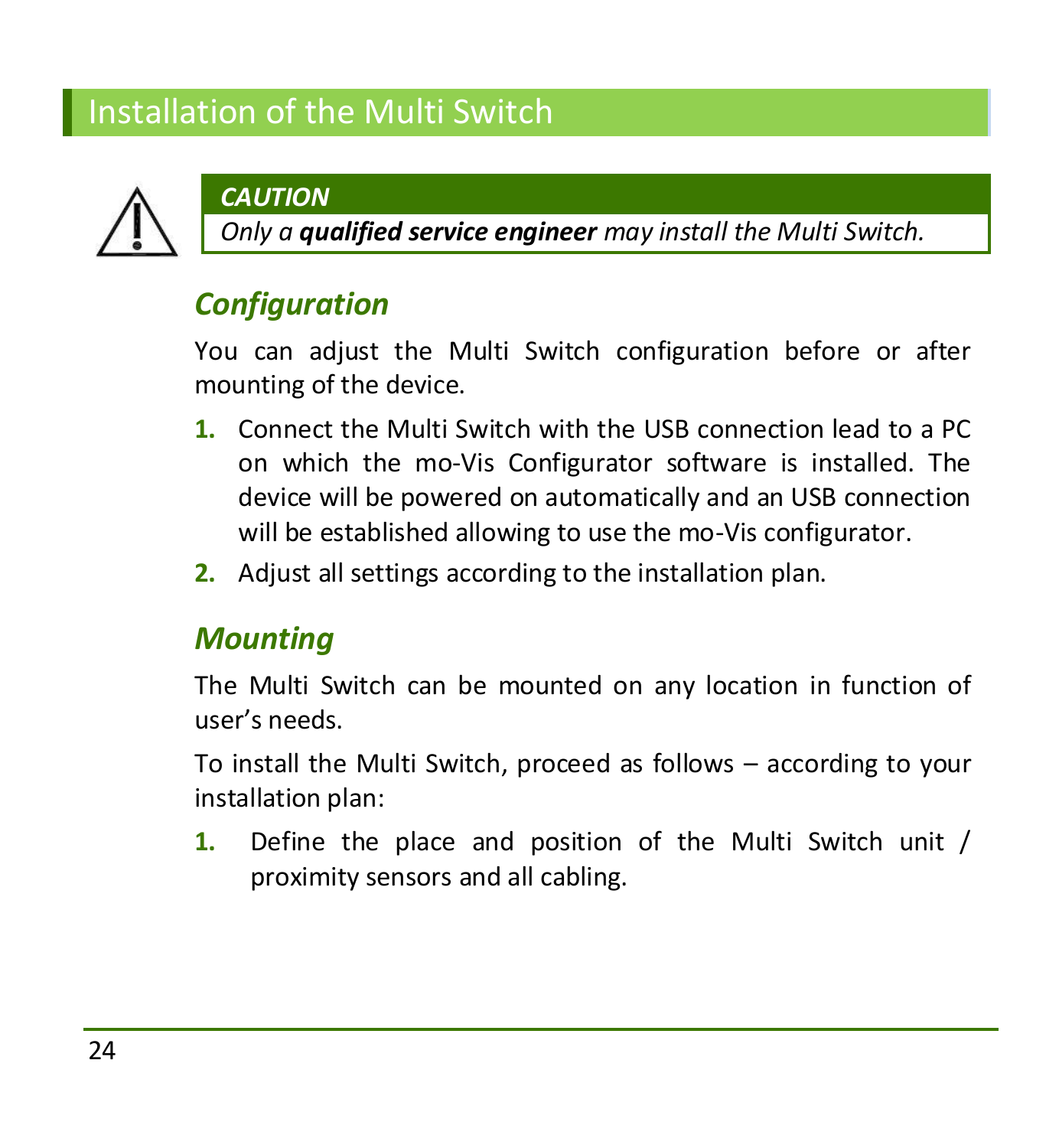Make sure that the user has visual contact with indication LEDs at the front of the Multi Switch, to enable him to check the status. Although every action can trigger an auditory signal, it is not advised to have this signal as only available check for the user.

**2.** Secure all cables with straps or fasteners.

## <span id="page-24-0"></span>Usage

### *Dealer assistance*

During first time use by the userit is advised that the dealer or service engineer assists and explains the different possibilities to the customer (the user and/or his attendant).

If needed, the dealer can make final adjustments.

#### *User testing*

It is important that the customer is fully aware of the installation, how to use it and what can be adjusted to optimise his experience.

As a dealer, proceed as follows:

- **1.** Explain and show the customer how you have executed the installation, and explain the function of every (new) button.
- **2.** Have the user test the position of the Multi Switch:
	- $-$  Is the Multi Switch positioned in such a way the user gets visual and/or auditory feedback?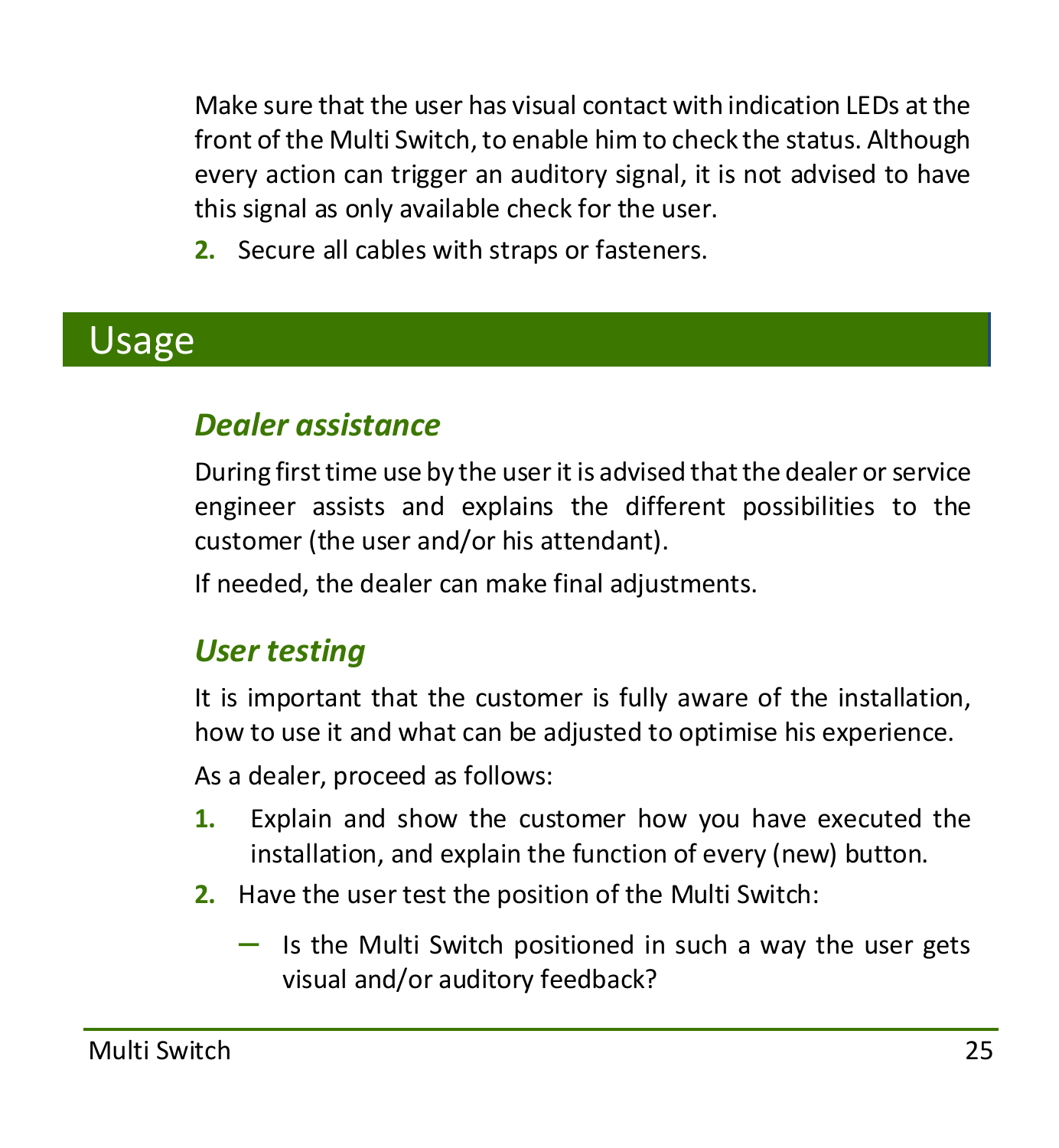- $\blacksquare$  Does the Multi Switch and its cabling not hinder the user?
- **3.** Have the user test all possibilities of the button/proximity sensor:
	- $-$  Are they well positioned for the users' needs?
	- $-$  Can the user safely operate them with the least effort?
- **4.** Has the user tested all possible uses of the switch:
	- $-$  Is every function accessed by the switch understood by the user?
	- $-$  Is every function accessed by the switch functioning providing the least effort for the user?
- **5.** If needed, adjust the Multi Switch (with the mo-Vis Configurator software) and retest until there's optimal position and functioning.
- **6.** Explain to the customer possible problems and how to address them (see *§ [Troubleshooting](#page-33-0)*).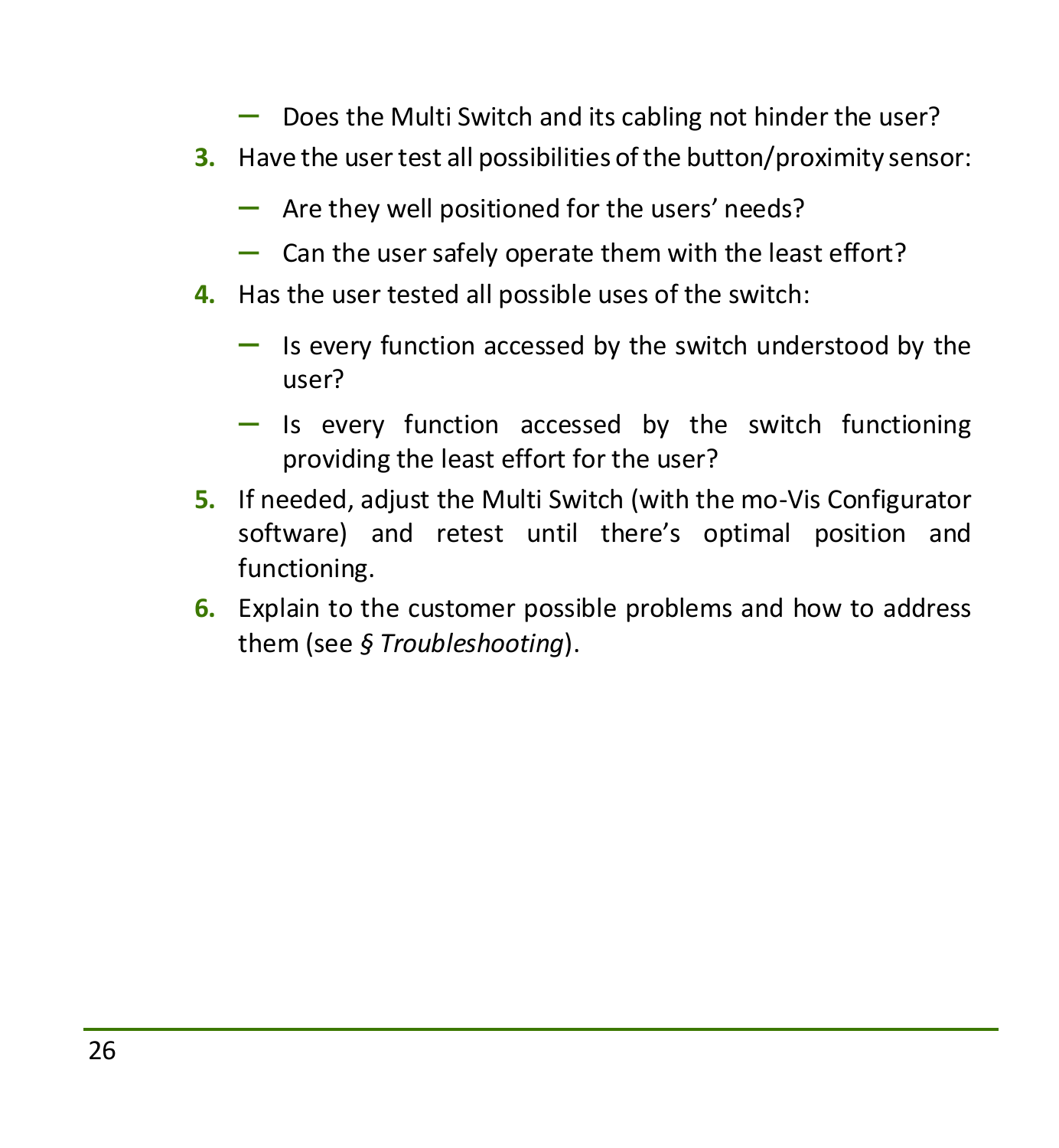## <span id="page-26-0"></span>Operation modes

**Note**: when power is removed from the Multi Switch, all outputs will return to their open condition.

### <span id="page-26-1"></span>Select Modes

There are several possibilities to activate the outputs. The default mode is by Select by Click.

### *Select by Click*

In this mode, clicking shortly once or more times will activate the output (short close/open input). After the clicks are given:

 The output will be closed for a set time (depending on the output's *Close Time* setting)

OR

 The selected output is locked until released (depending on the output's *Lock* setting)

The period between the clicks needs to be shorter than the *Action Delay.*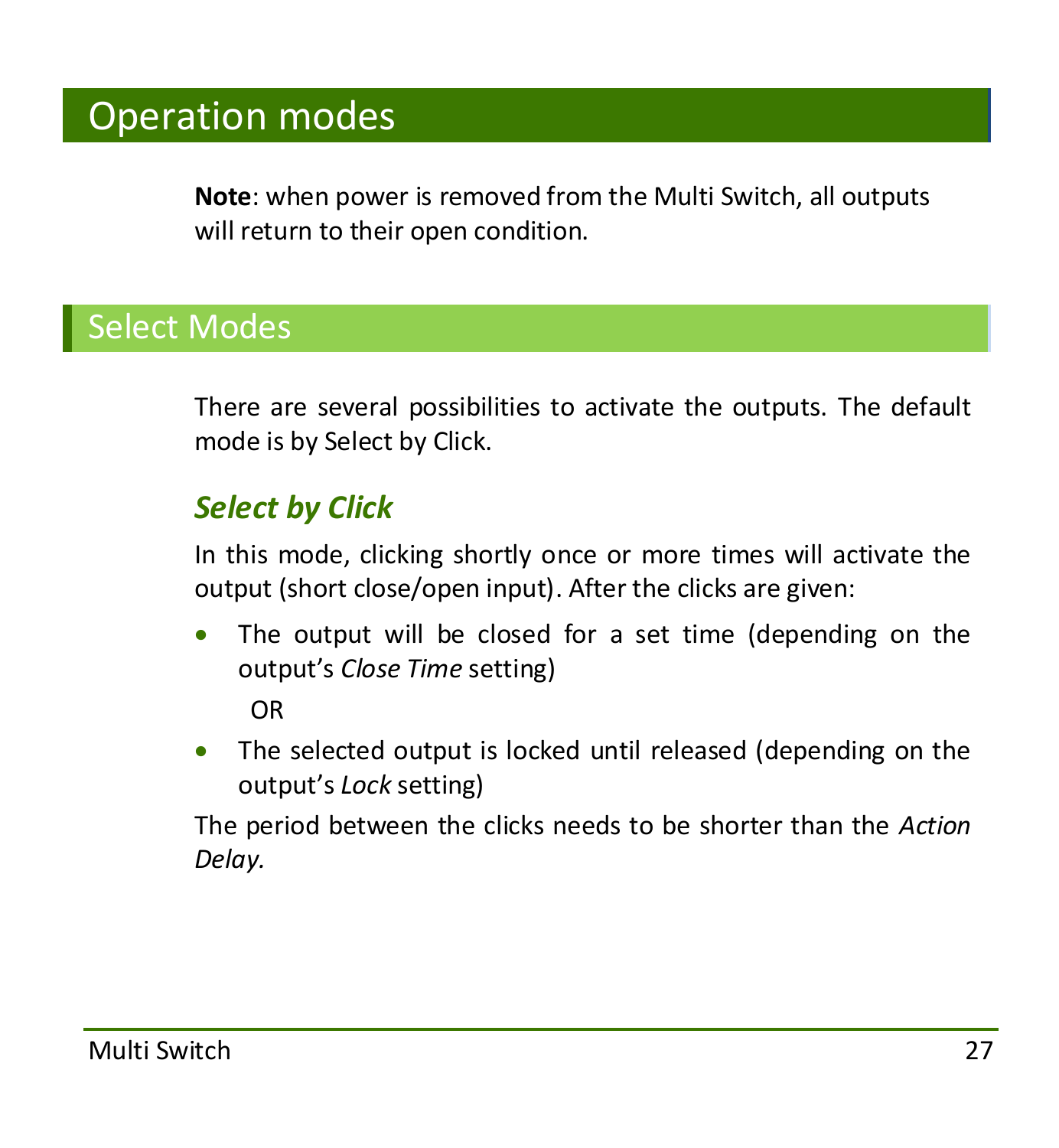### *Start Scanning by Click*

A short click will start the scanning of the active outputs. A corresponding number of beeps and a selection of LEDs indicate where the Multi Switch is in its scanning process.

When the desired output is selected, press again to activate it. The output will react:

The output will be closed as long as the input is kept closed

OR

 The output is locked until released (depending on the output's *Lock* setting)

If you wait too long, the selection process will stop and no output will be activated. This is a built-in feature to cancel any unwanted input.

The scanning of the outputs is done at an interval of *Select/Scan Time*.

### *Hold while Scanning*

Keep the input closed and a scanning of the active outputs will start. A corresponding number of beeps and a selection of LEDs indicate where the Multi Switch is in its scanning process.

When the desired output is selected, release the input device. The output will react:

• The output will be closed for a set time (depending on the output's *Close Time* setting)

OR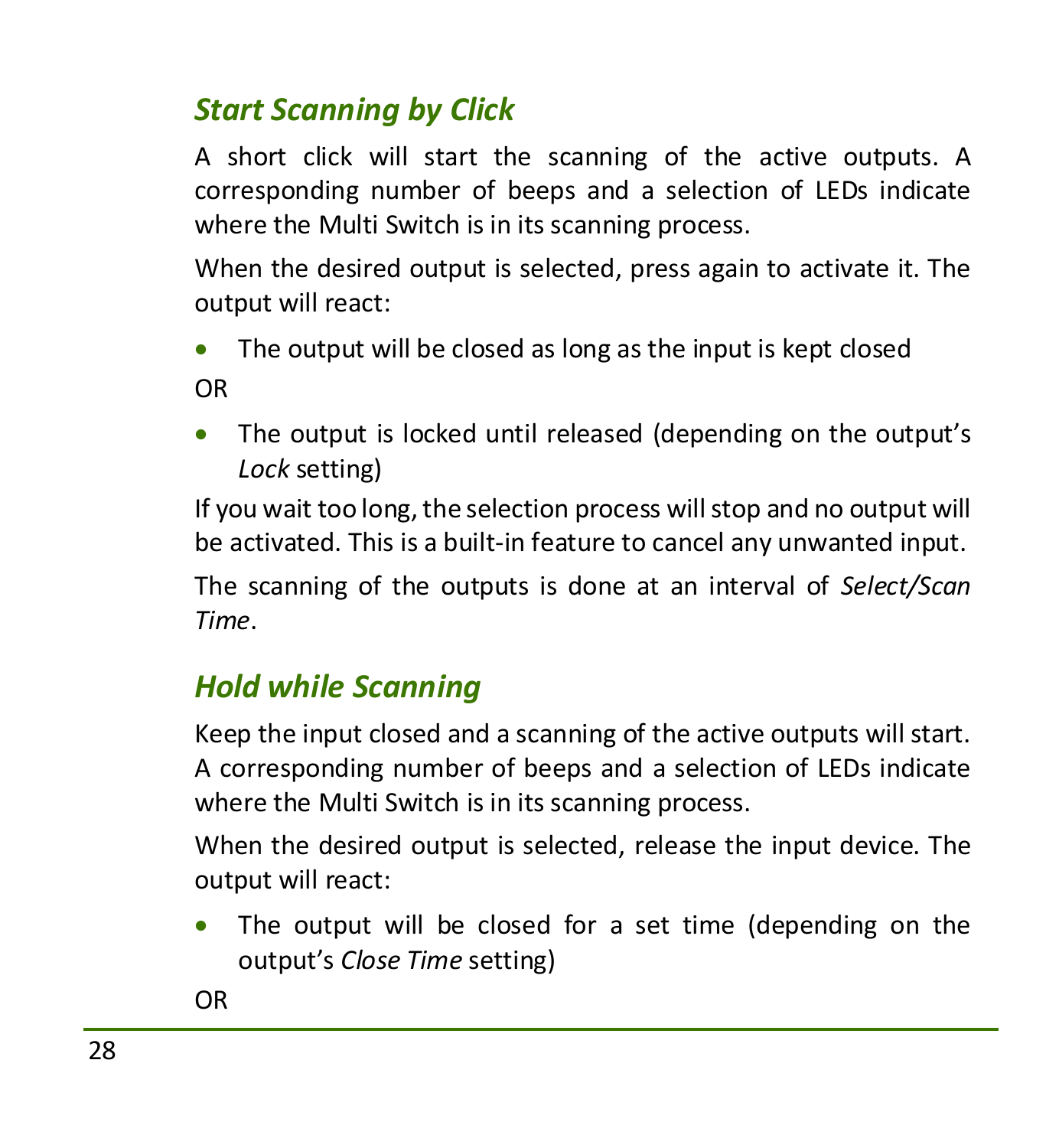• The output is locked until released (depending on the output's *Lock* setting)

If you wait too long, the selection process will stop and no output will be activated. This is a built-in feature to cancel any unwanted input.

The scanning of the outputs is done at an interval of *Select/Scan Time*.

### *Select Timed Click*

In this mode, the selected output depends on the duration and/or number of clicks.

- To operate output 1 to 3: keep the input closed and the Multi Switch will start to scan the first 3 active outputs. A number of beeps, will be generated. The corresponding LEDs will also be activated.
	- o Short press (< *Select/Scan Time*): output 1
	- o Medium press (> Select/Scan Time, but < than 2x *Select/Scan Time*): output 2
	- o Long press (> 2x *Select/Scan Time*): output 3
- To operate output 4: execute a double click within the *Select/Scan Time*.

When the desired output is selected, release the input to activate it. The output will react:

 The output will be closed for a set time (depending on the output's *Close Time* setting)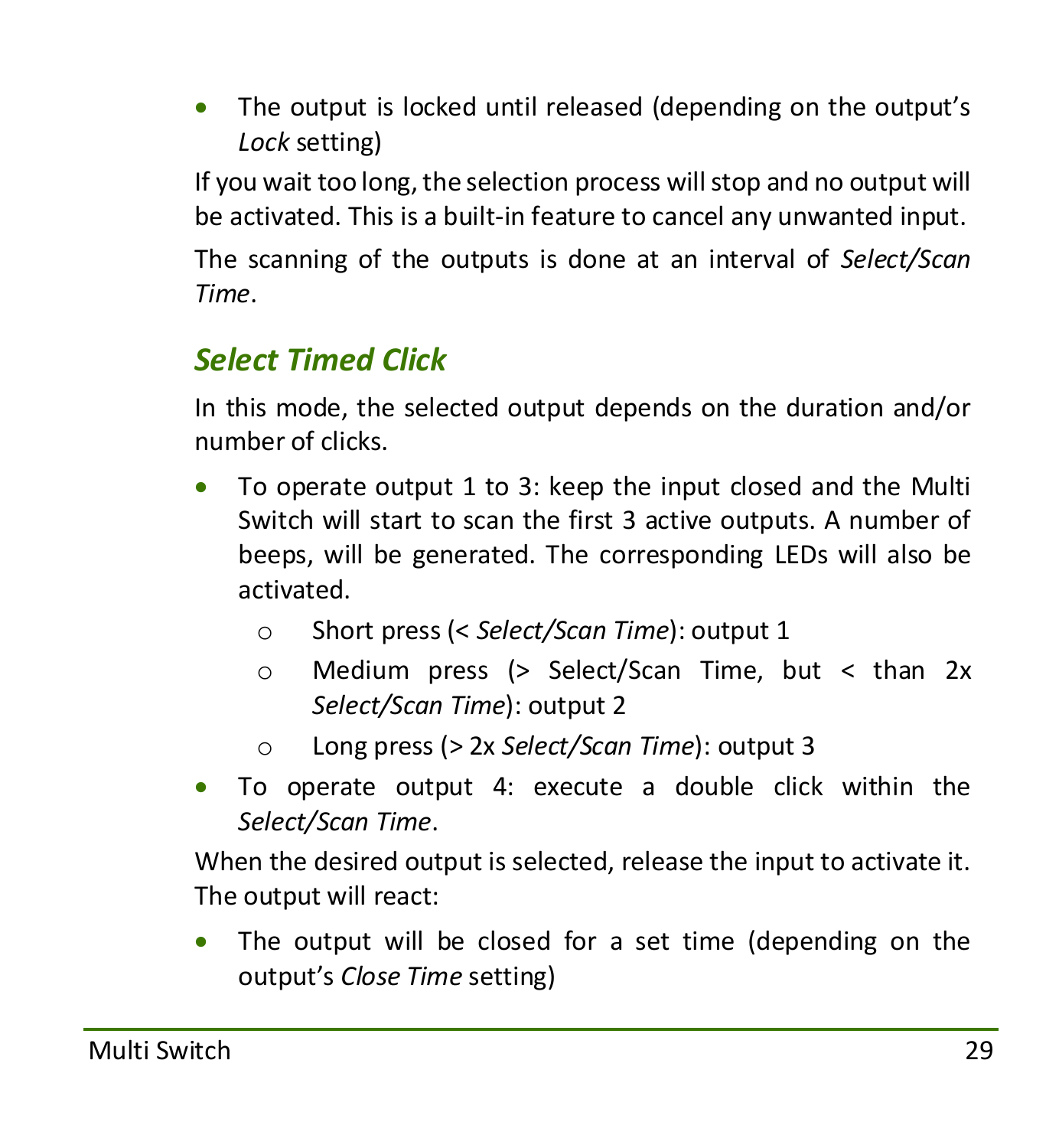OR

• The selected output is locked until released (depending on the output's *Lock* setting)

If you wait too long, the selection process will stop and no output will be activated. This is a built-in feature to cancel any unwanted input.

### *Continuous Scanning*

In this mode, the active outputs are scanned all the time (continuously).

When the desired output is selected, close the input to activate it. The output will react:

- The output will be closed as long as the input is kept closed OR
- The output is locked until released (depending on the output's *Lock* setting)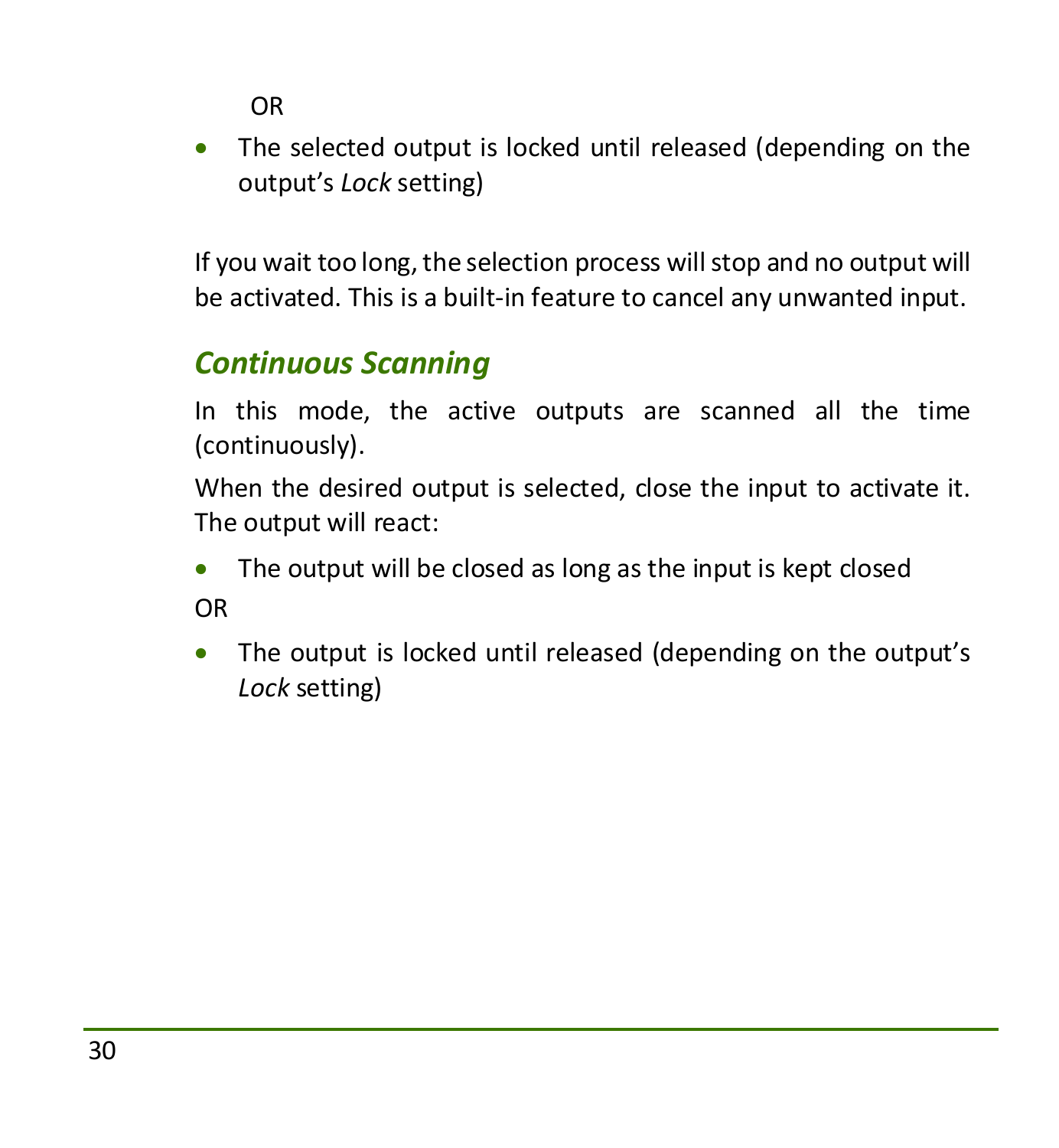### <span id="page-30-0"></span>Momentary/Timed or Switched

### *Momentary/Timed*

• The output will be closed as long as the input is closed (momentary)

OR

• The output will be closed for a set time (timed)

#### *Switched*

The output will toggle between open and closed. This is useful to switch something on continuously.

### <span id="page-30-1"></span>Lock Mode

The Lock mode can be a very useful mode if you want to control a device for a longer time, e.g. a communication or environmental device.

There are several options:

 No (default): normal operation, after the output was operated, we will return to selection mode.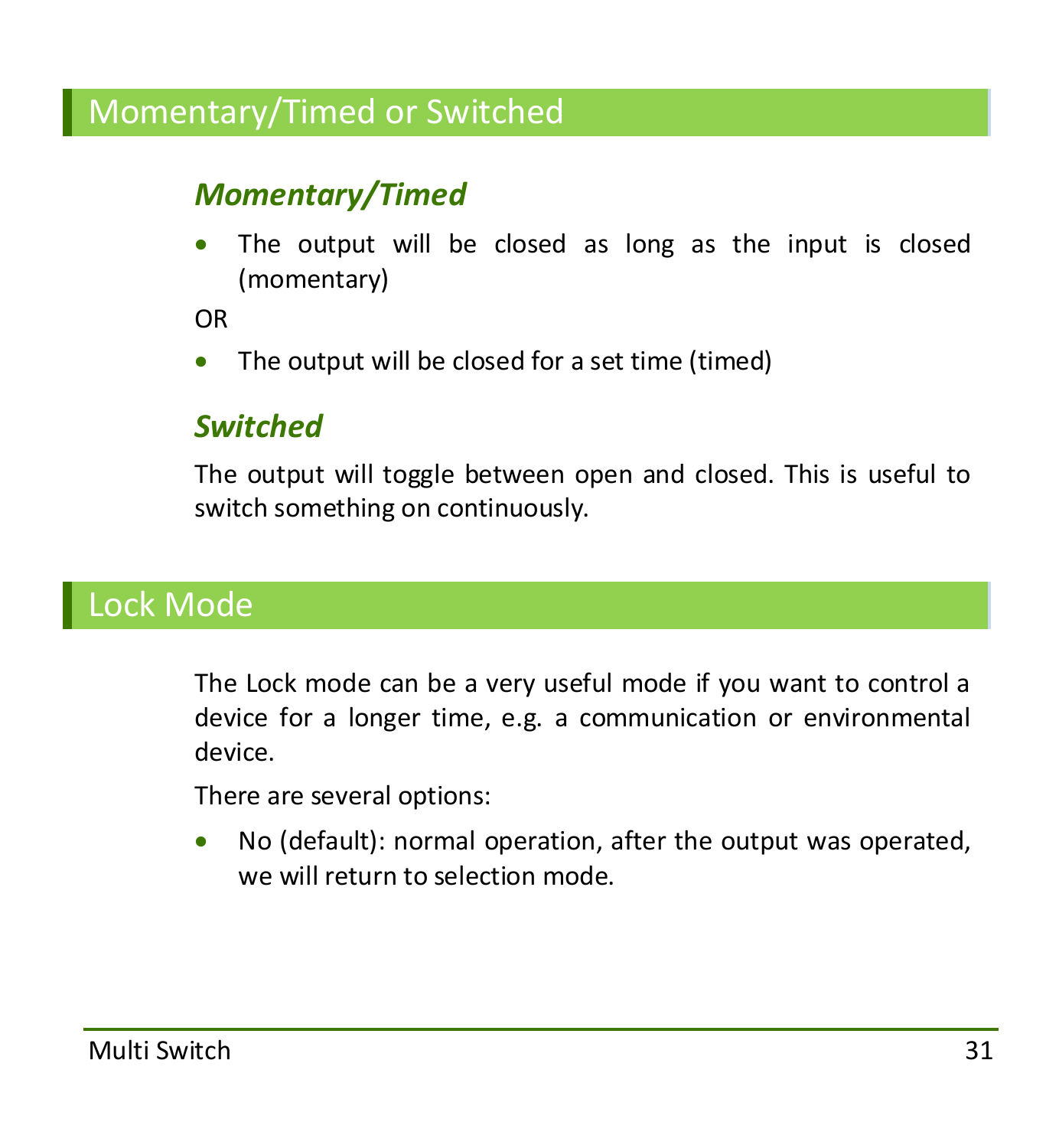- Timed Closed: the output will be locked in the selected output. To escape this mode (i.e. to break the lock), we need to close the input continuously for longer than the *Quit Time*. When working in this mode, the output will be closed when the input is closed. This means, that as you break the lock, your output will react as well**.**
- Timed Open: the output will be locked in the selected output. To break the lock, we need to close the input continuously for a time longer than the *Quit Time*. When working in this mode, the output will be closed when the input is released.
- Nudge: The output will be locked in the selected output. To break the lock, we need to close the input shortly for a time shorter than the *Quit Time*). The output will be closed only if you hold longer than the *Quit Time*.

Output modes in *Lock* mode:

- Momentary/Timed: the output will be closed **at least as long as** the Close Time or longer.

*Example with a Close Time of 500 mS*

- o *Close input 200 mS => output is closed 500 mS*
- o *Close input 800 mS => output is closed 800 mS*
- Switched: output will toggle between open and closed.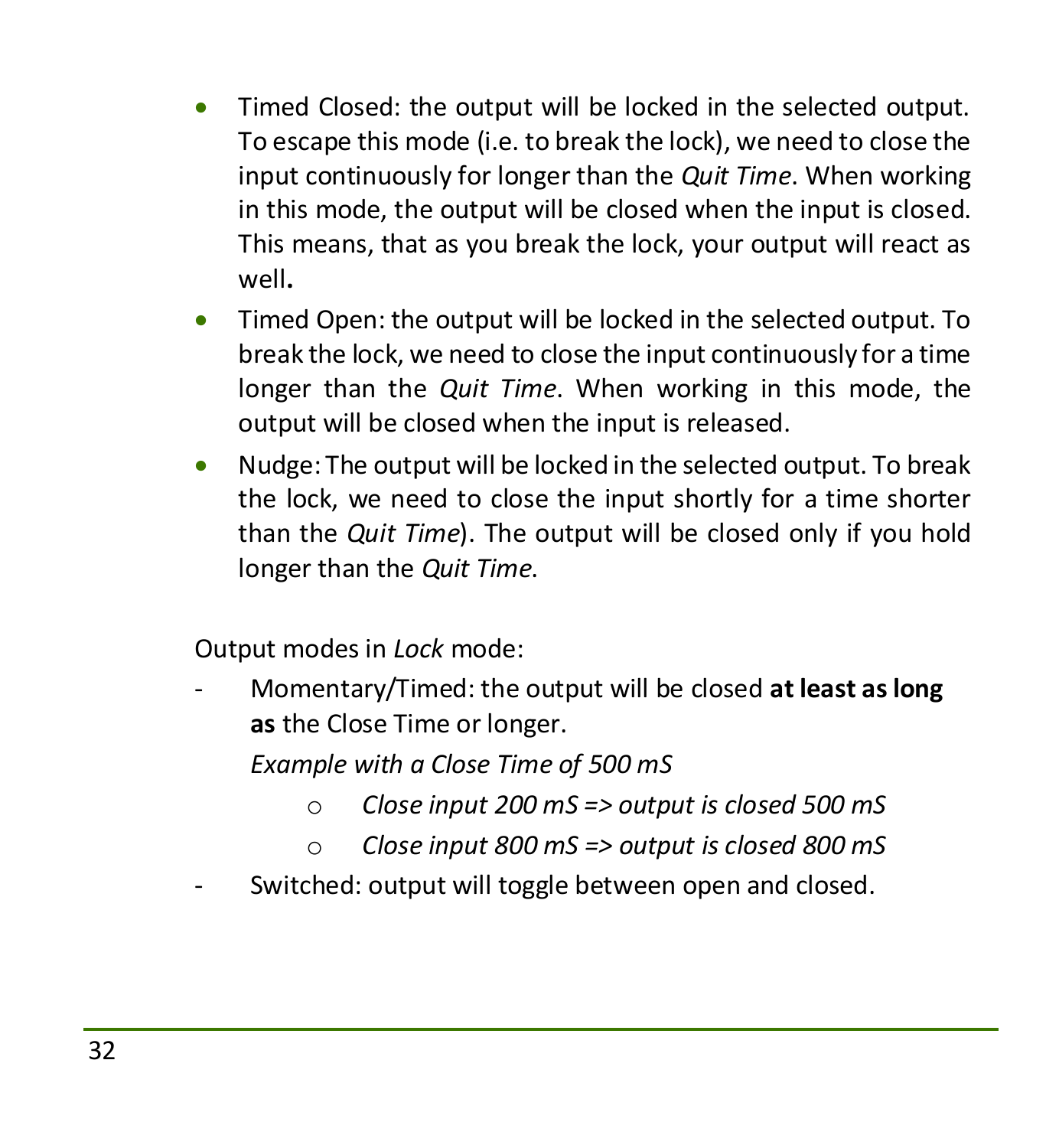### <span id="page-32-0"></span>Calibration Mode

**The calibration mode is only useful in combination with proximity sensors.**

#### *Auto*

The Multi Switch will automatically calibrate over time. This is only usable when the user of the device is able to keep a distance of at least 30mm from the sensor when not operated.

#### *Manual*

The use of manual calibration is necessary when the activating part of the body remains constantly close to the sensor (less than 30 mm distance). It is therefore appropriate to calibrate manually at regular intervals (every day or after a few days).

Ask the user to go to the position where he would like the input to be open. Then press the button on the box and the system will store that position as the open reference.

When the calibration is successful, a continuous beep will sound. If it was unsuccessful or if calibration mode is set to auto or a mechanical switch connected, a number of short beeps will be produced.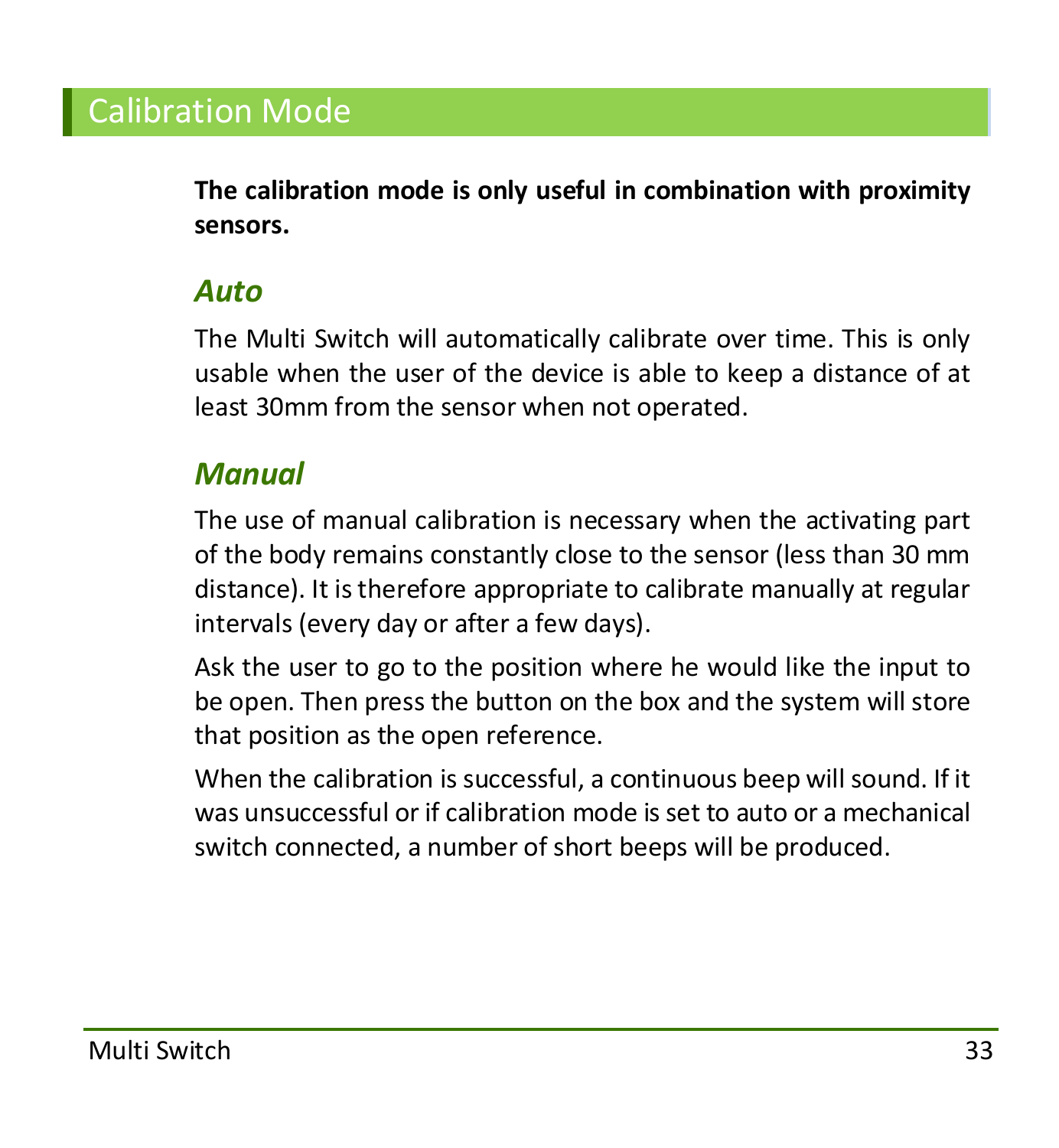## <span id="page-33-0"></span>Troubleshooting

### *Flash codes*

When a fault occurs the LED will start to flash. There is a long delay and then a number of flashes with a short delay. Count the number of flashes and look up the according code in the table below.

| <b>Flash Count</b> | Reason                                        | <b>Required Action</b>                     |
|--------------------|-----------------------------------------------|--------------------------------------------|
| 1                  |                                               |                                            |
| $\overline{2}$     |                                               |                                            |
| 3                  | Power Supply, Under/Over<br>Voltage           | Check power connections<br>and power cable |
| 4                  | Sensor                                        | Replace PCB                                |
| 5                  |                                               |                                            |
| 6                  | ADC (Internal Analog to Digital<br>Converter) | Replace PCB                                |
| 7                  | Test Flag failed or diagnostic<br>failed      | Redo tests. Replace PCB.                   |
| 8                  | CPU fault                                     | Replace PCB                                |
| 9                  | Scheduler fault                               | Update software. Replace<br><b>PCB</b>     |
| 10                 | Coding Error                                  | Update software. Replace<br>PCB.           |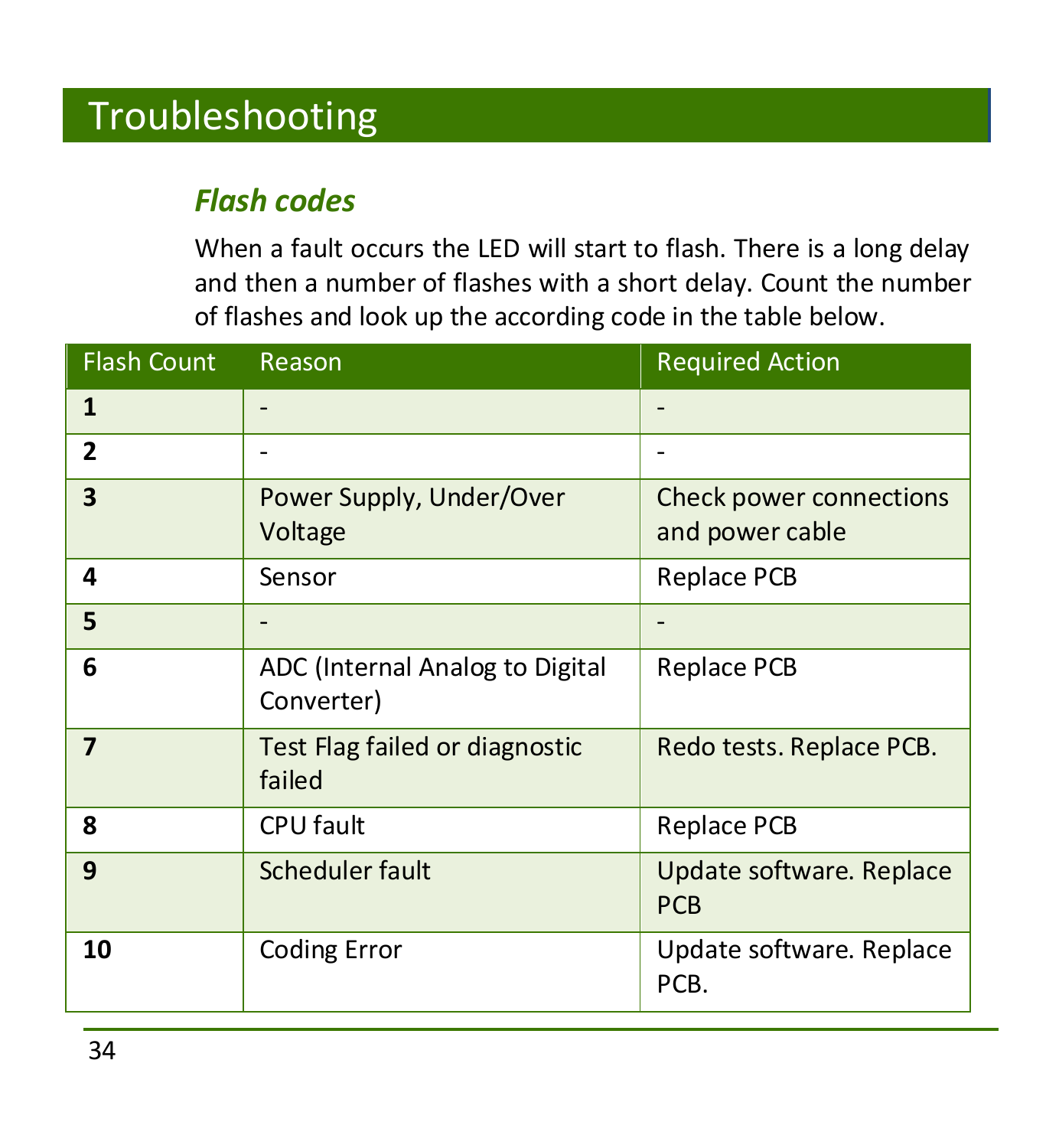If the problem persists after intervening, please contact your local dealer or mo-Vis Service Engineer to attend to the problem.

### <span id="page-34-0"></span>Error codes

The system maintains a fault log with counters. Each time a specific fault occurs its counter will be incremented by one. The fault log can be accessed by the configurator (Dealer Level), it is possible to clear one fault counter or all counters.

In the case of error codes, please contact mo-Vis to learn about the required actions.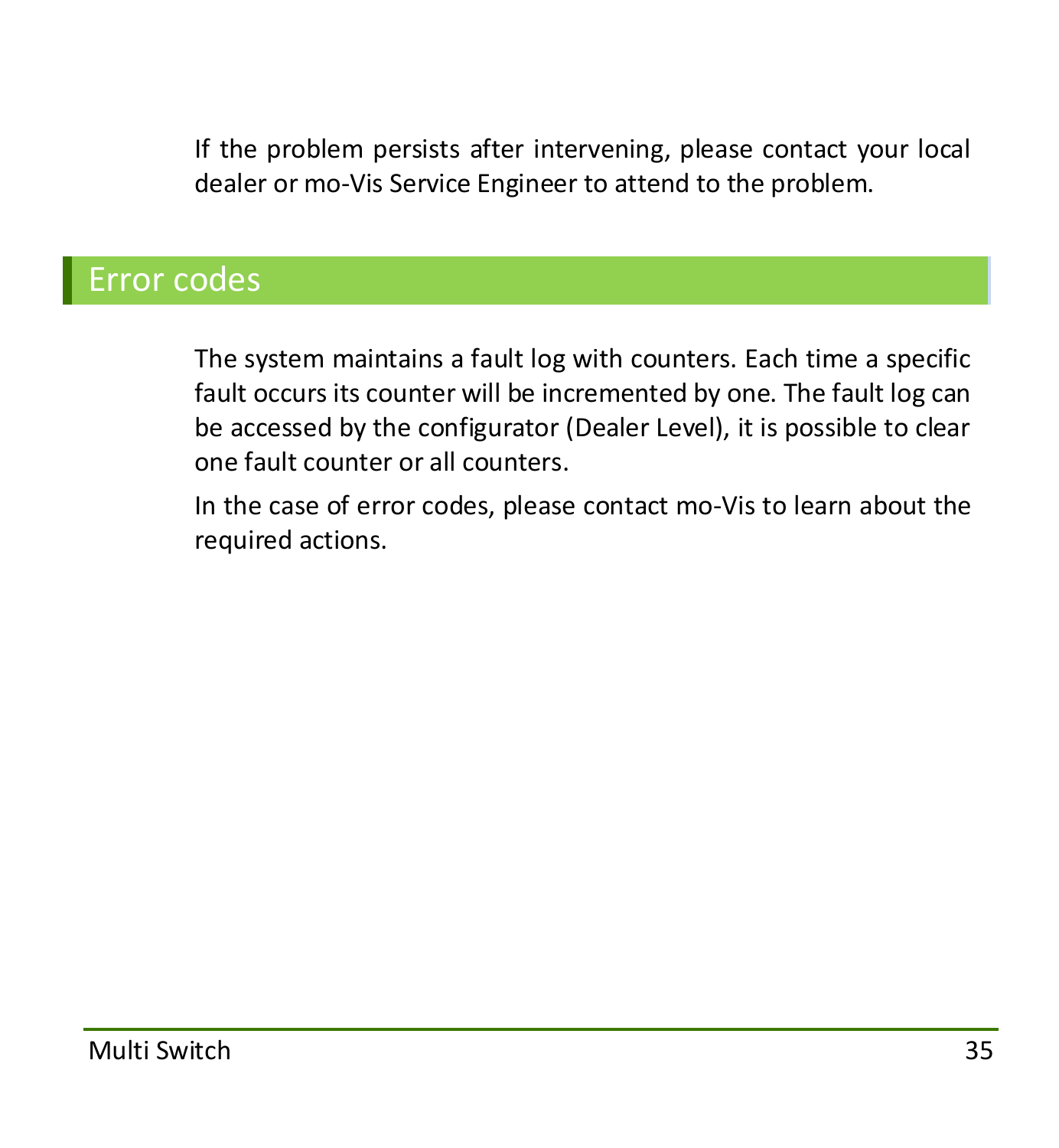## <span id="page-35-0"></span>Maintenance

### *Cleaning*

Clean all parts of the Multi Switch and the optional Proximity sensors on a regular basis (monthly), or whenever needed.

- Gently remove dust and dirt with a damp cloth.
- Use only non-aggressive disinfectant cleaning agents



#### *WARNING!*

*Do not immerse the unit in water or do not use excessive amounts of liquid.*

### *Monthly check*

Monthly, or whenever needed, check whether:

- All bolts and screws are still firmly tightened
- There is no damage to any wiring
- There is no excessive wear to any of the parts

### *Multi Switch unit maintenance*

The Multi Switch unit is maintenance-free. Under regular use circumstances, the Multi Switch unit and different parts do not require additional maintenance.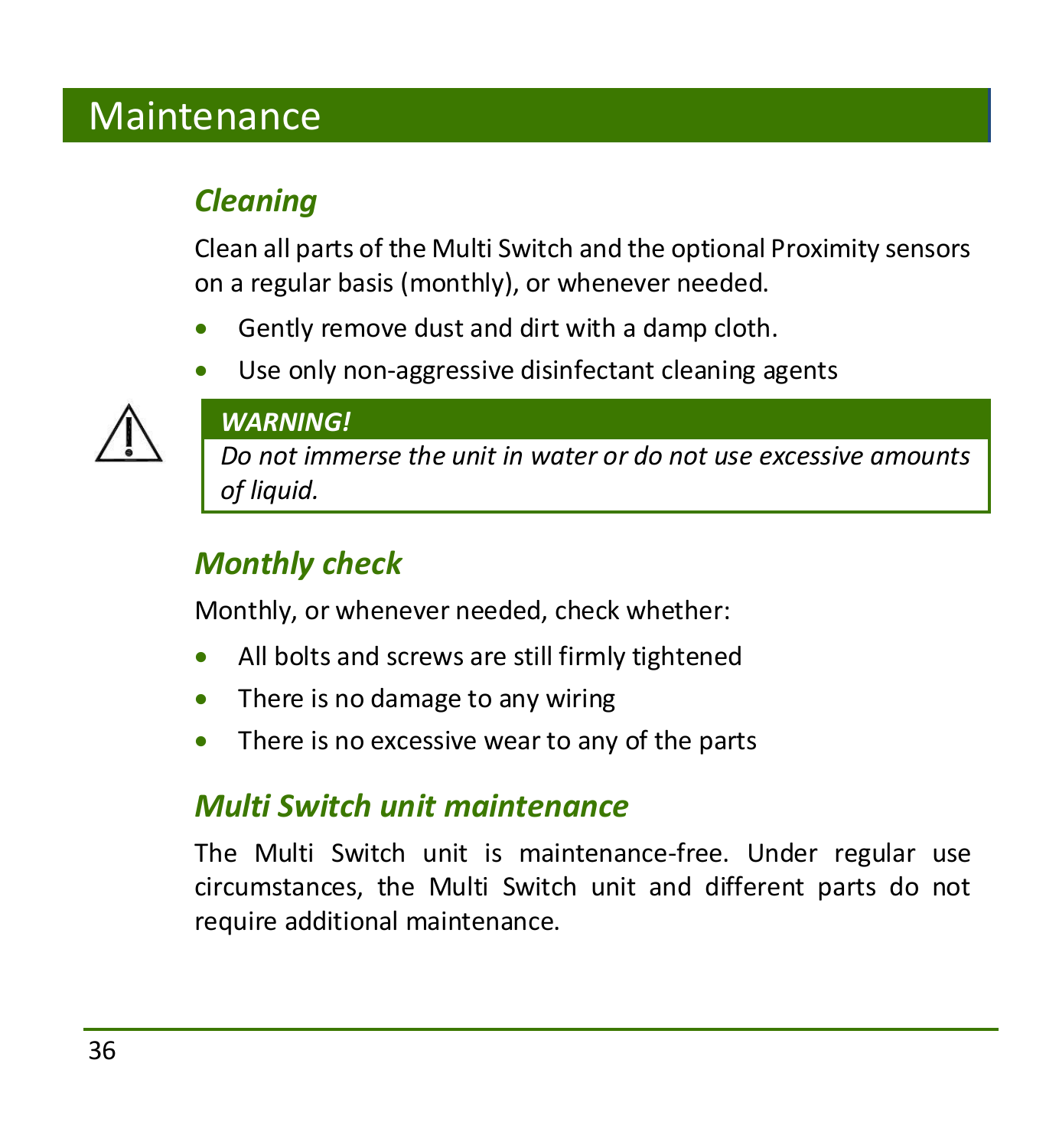## <span id="page-36-0"></span>Parameter settings

With the mo-Vis Configurator Software you can change the parameters of the Multi Switch. Depending on your user profile (user, attendant, dealer, OEM), you will be able to change a number of parameters.

| <b>Parameter</b>                | <b>Min</b> | <b>Max</b> | Default/<br>options           | <b>Description</b>                                                                    |
|---------------------------------|------------|------------|-------------------------------|---------------------------------------------------------------------------------------|
| <b>Select</b><br>Mode           | ٠          |            | Select by<br><b>Click</b>     | See § Operation Modes                                                                 |
|                                 |            |            | Start<br>Scanning by<br>Click |                                                                                       |
|                                 |            |            | Hold while<br>Scanning        |                                                                                       |
|                                 |            |            | Select<br><b>Timed Click</b>  |                                                                                       |
|                                 |            |            | Continuous<br>Scanning        |                                                                                       |
| <b>Active</b><br><b>Outputs</b> | 1          | 4          | 1                             | Number of outputs used.<br>If set to '1', the switch will<br>never enter Select mode. |

### *Input Settings*

Multi Switch 37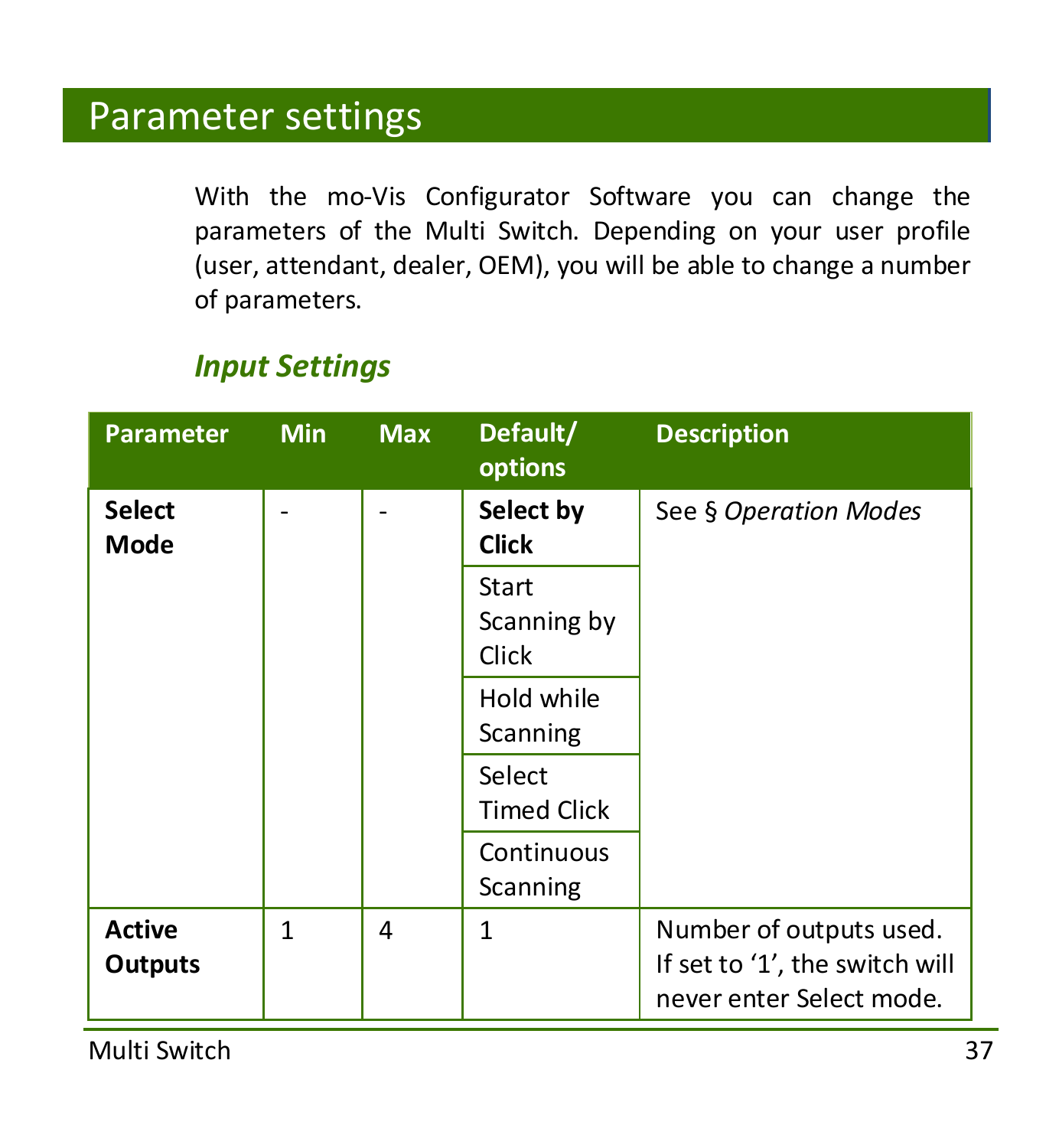| <b>Calibration</b>                              |     |      | Auto           | See § Operation Modes                                                                                                                                             |
|-------------------------------------------------|-----|------|----------------|-------------------------------------------------------------------------------------------------------------------------------------------------------------------|
| <b>Method</b><br>(proximity                     |     |      | Manual         |                                                                                                                                                                   |
| mode only)                                      |     |      |                |                                                                                                                                                                   |
| <b>Sensitivity</b><br>(proximity)<br>mode only) | 10  | 100  | 50             | Sensitivity of the<br>proximity sensors.<br>The higher the value, the<br>more sensitive the device<br>becomes. Reduce this<br>value in case of false<br>contacts. |
| Output<br>Sequence                              |     |      | <b>Tip-Tip</b> | The Select Sequence is:<br>Green Tip - Yellow Tip -<br>Green Ring - Yellow Ring.                                                                                  |
|                                                 |     |      | Tip-Ring       | The Select Sequence is:<br>Green Tip - Green Ring -<br>Yellow Tip - Yellow Ring.                                                                                  |
| Action<br>Delay                                 | 10  | 2500 | 50             | In $ms$                                                                                                                                                           |
| Select/Scan<br><b>Time</b>                      | 100 | 5000 | 1000           | In $ms$<br>This is also the scan time.                                                                                                                            |
| Input beep                                      |     |      | <b>None</b>    | No sound (default)                                                                                                                                                |
|                                                 |     |      | Short          | A short beep                                                                                                                                                      |
| Select beep                                     |     |      | None           | No sound                                                                                                                                                          |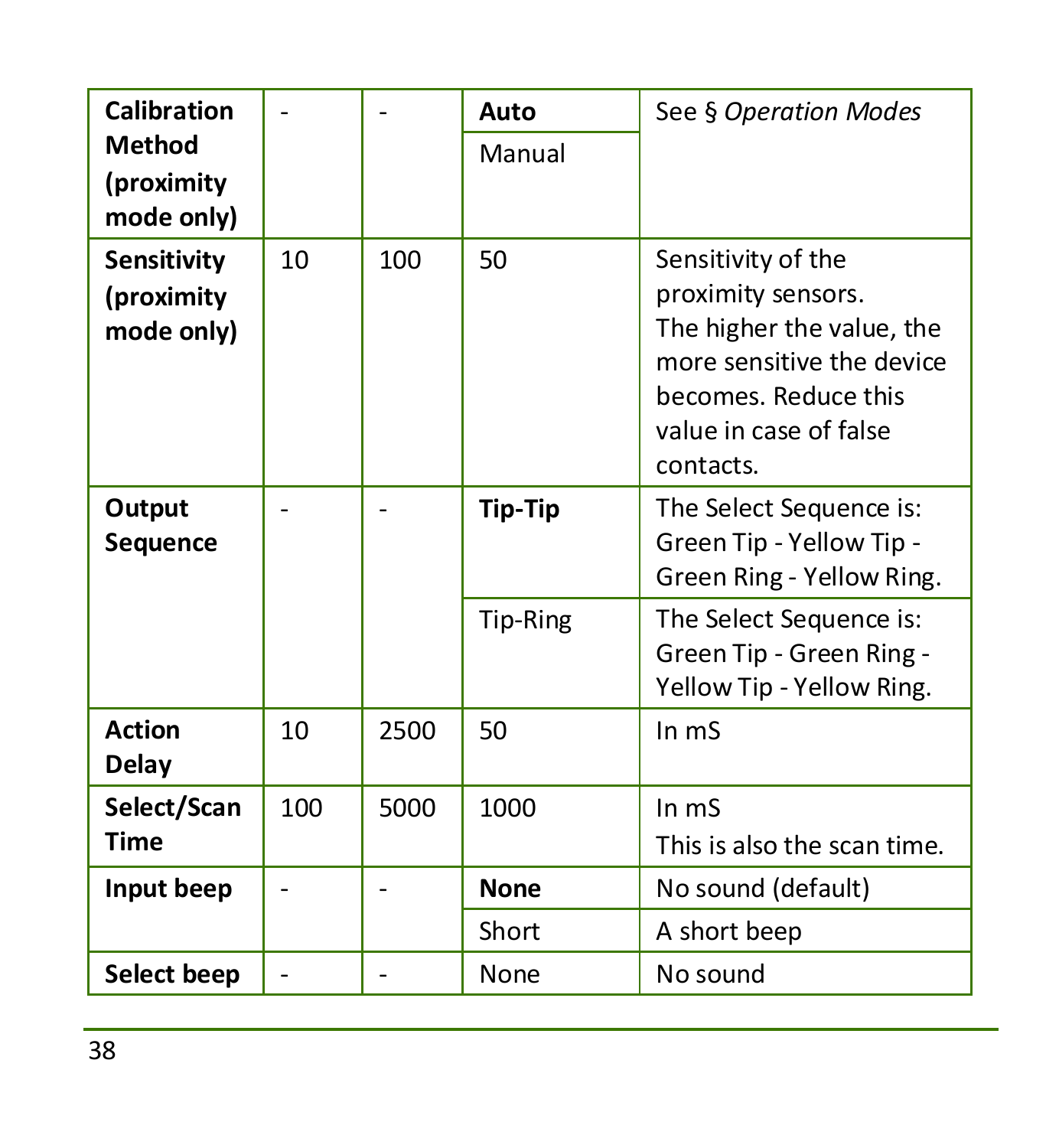|                  |  | <b>Medium</b> | A normal (medium) beep<br>(default) |
|------------------|--|---------------|-------------------------------------|
|                  |  | Long          | A long beep                         |
| Output           |  | None          | No sound                            |
| beep             |  | <b>Short</b>  | A short beep (default)              |
|                  |  | Medium        | A normal (medium) beep              |
| <b>Quit beep</b> |  | None          | No sound                            |
|                  |  | Medium        | A normal (medium) beep              |
|                  |  | Long          | A long beep (default)               |

### *Output Settings*

There are four groups, one group for each output. The parameters for each group are equal.

| <b>Parameter</b> | Min | <b>Max</b> | Default/<br>options        | <b>Description</b>                                                                                                      |
|------------------|-----|------------|----------------------------|-------------------------------------------------------------------------------------------------------------------------|
| Mode             |     |            | Momentary/<br><b>Timed</b> | The output will be closed<br>as long as the input is<br>kept closed, or the output<br>will be closed for a set<br>time. |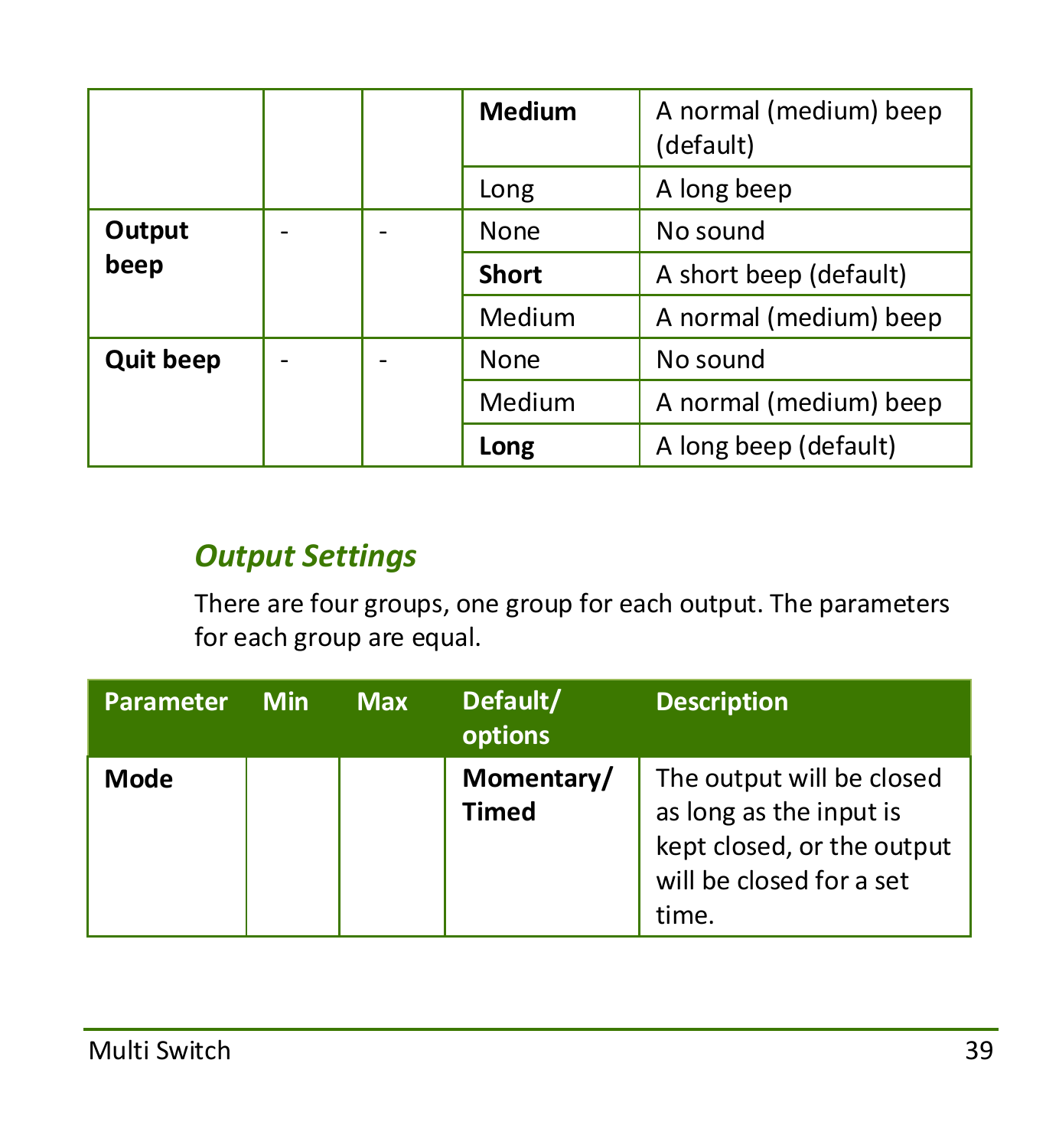|                  |     |       | Switched           | The output will toggle<br>between open and<br>closed.                                                                                 |
|------------------|-----|-------|--------------------|---------------------------------------------------------------------------------------------------------------------------------------|
| Close<br>Time    | 20  | 60000 | 200                | The time the output will<br>be closed.<br>Only in case of a timed<br>output.                                                          |
| Lock             |     |       | No                 | See § Operation Modes                                                                                                                 |
|                  |     |       | <b>Timed Close</b> |                                                                                                                                       |
|                  |     |       | <b>Timed Open</b>  |                                                                                                                                       |
|                  |     |       | Nudge              |                                                                                                                                       |
| <b>Quit Time</b> | 200 | 60000 | 5000               | The time needed to close<br>the input in order to open<br>the Lock. The parameter<br>'Lock' needs to be set<br>'Yes' for this output. |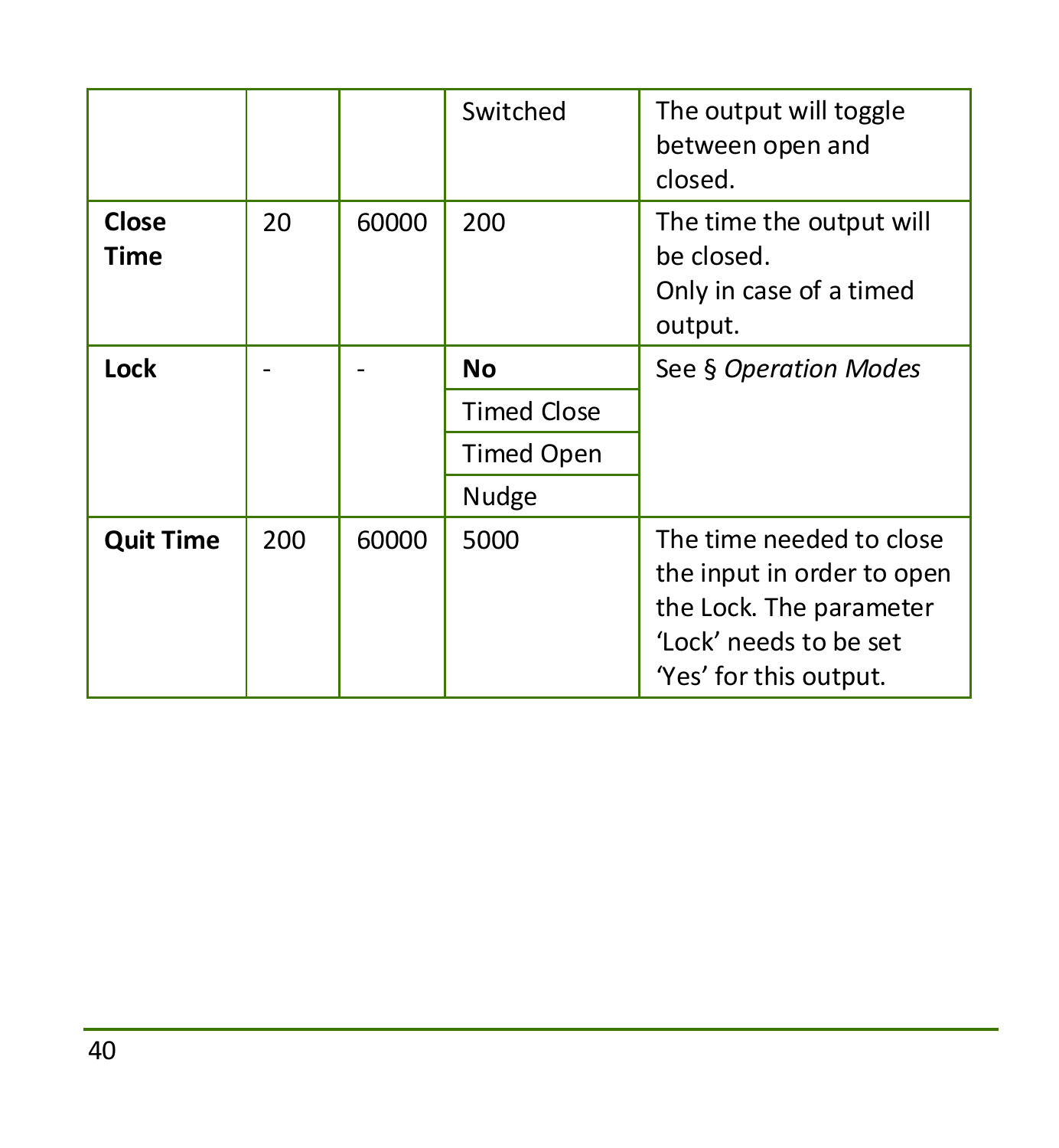## <span id="page-40-0"></span>Technical data

### *Product description & code*

- Multi Switch Unit (P014-40)
- Multi Switch Proximity Sensors (P014-41)
- Multi Switch Proximity Set (P014-42)
- Multi Switch Sensor 12 mm (P014-20)
- Multi Switch Sensor 24 mm (P014-23)

### *Dimensions Multi Switch unit*

- $\bullet$  36 mm x 40 mm x 17 mm (HxWxD)
- $\bullet$  1.42 in x 1.57 in x 0.67 in (HxWxD)

### *Voltage supply*

Over micro USB : 5V

### *Power consumption*

14 mA

### *Input*

- mechanical switch (Closed max 200 Ohm, Open min 150 kOhm)
- mo-Vis proximity sensor, 12mm or 24mm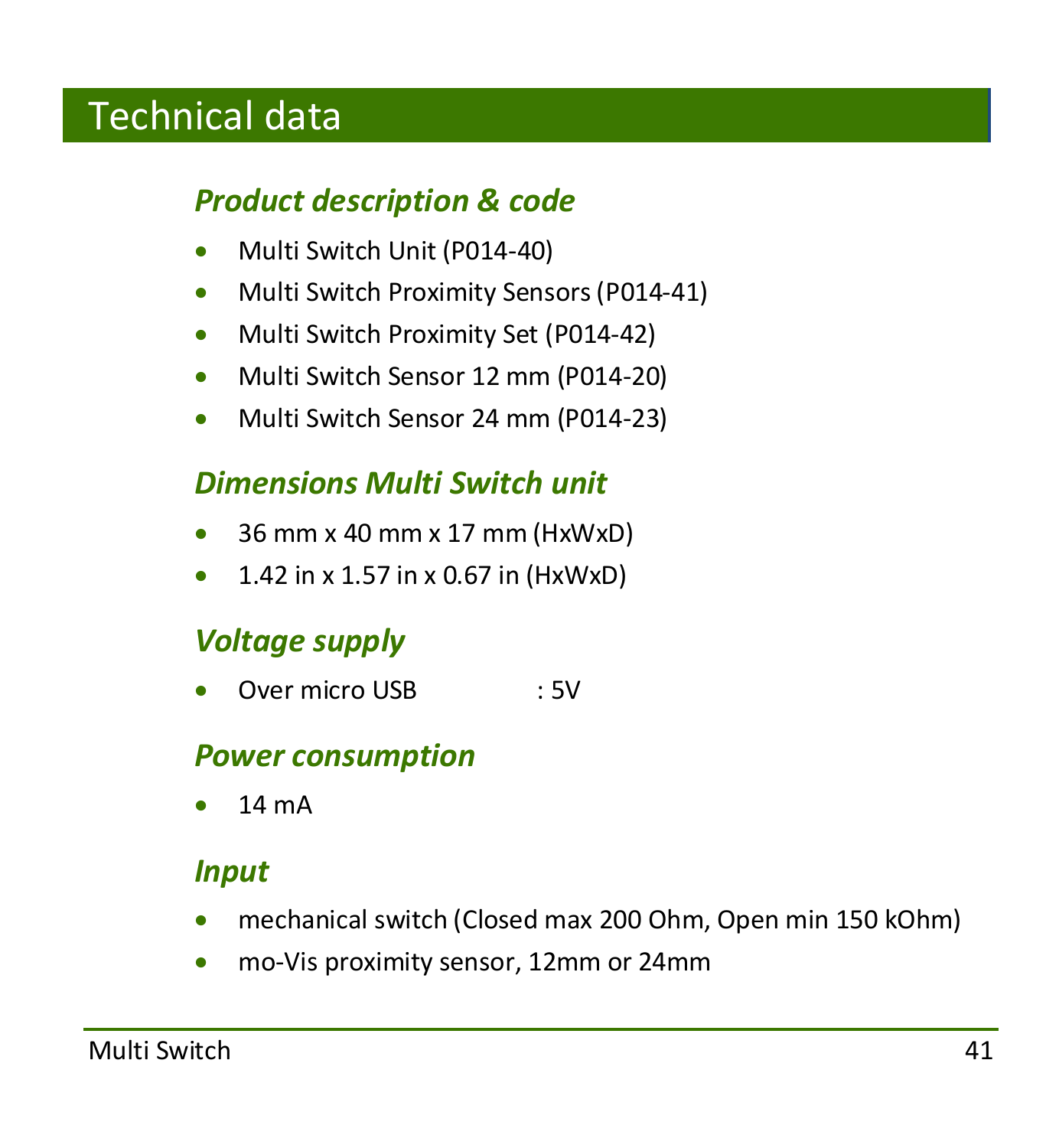### *Output*

| $\bullet$ | Max                  | : 60V, 75mA, |
|-----------|----------------------|--------------|
| $\bullet$ | Output On resistance | $: 10$ Ohm   |

### *Cable length*

| $\bullet$ | Sensor 12 mm | : 120 cm (0.49 ft.)                   |
|-----------|--------------|---------------------------------------|
|           | Sensor 24 mm | $: 120 \text{ cm } (5.9 \text{ ft.})$ |

### *Tested According (relevant sections)*

EN12182